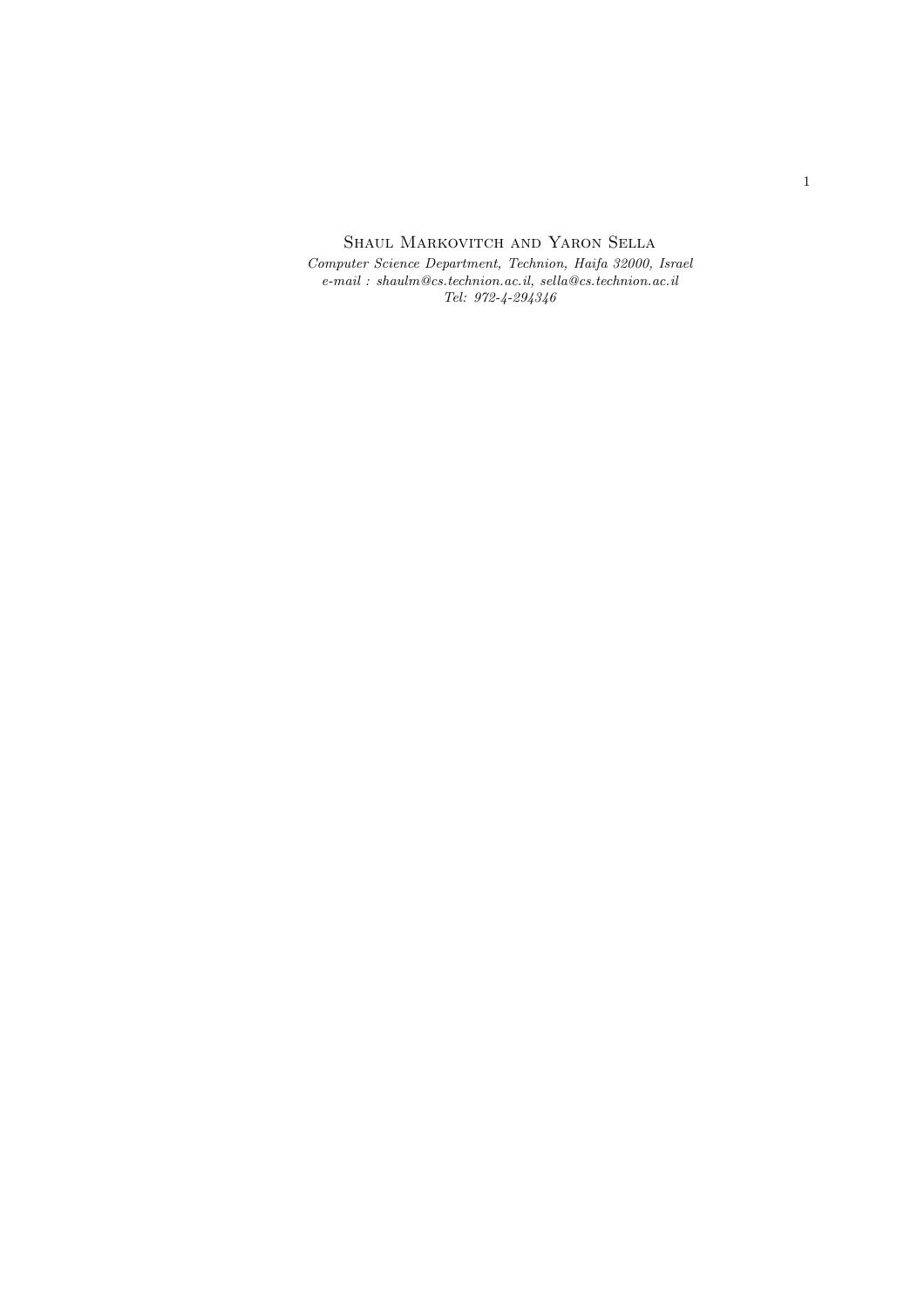Computational Intelligence, Volume 12, Number 1, 1996

# **LEARNING OF RESOURCE ALLOCATION STRATEGIES FOR GAME PLAYING**

c 1996 Blackwell Publishers, 238 Main Street, Cambridge, MA 02142, USA, and 108 Cowley Road, Oxford, OX4 1JF, UK.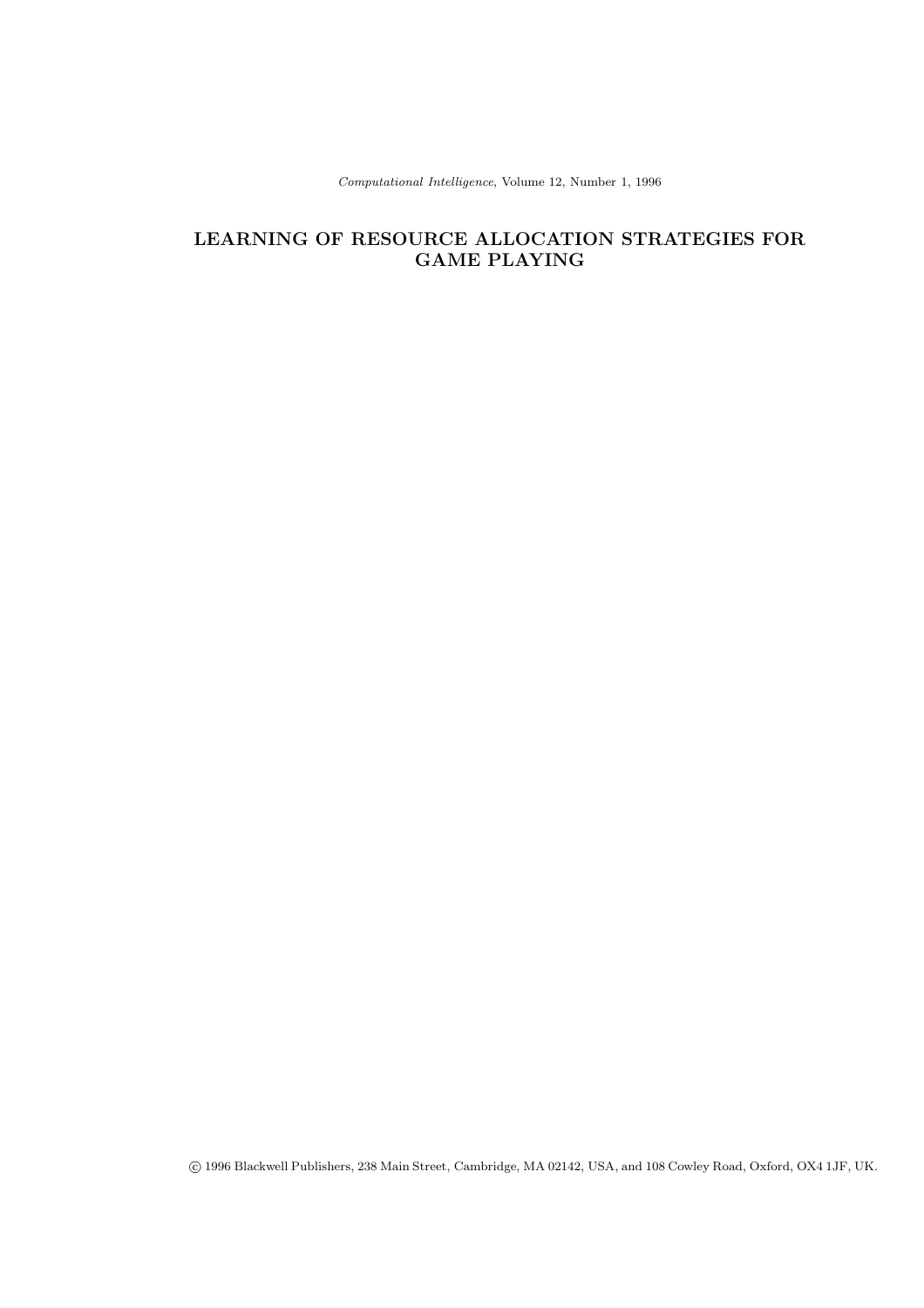## **ABSTRACT**

Human chess players exhibit a large variation in the amount of time they allocate for each move. Yet, the problem of devising resource allocation strategies for game playing has not received enough attention. In this paper we present a framework for studying resource allocation strategies. We define allocation strategy and identify three major types of strategies: static, semi-dynamic, and dynamic. We then describe a method for learning semi-dynamic strategies from self–generated examples. We present an algorithm for assigning classes to the examples based on the utility of investing extra resources. The method was implemented in the domain of checkers, and experimental results show that it is able to learn strategies that improve game-playing performance.

Key words: Resource–allocation, learning, class-assignment, dynamic-classification, gameplaying, time, checkers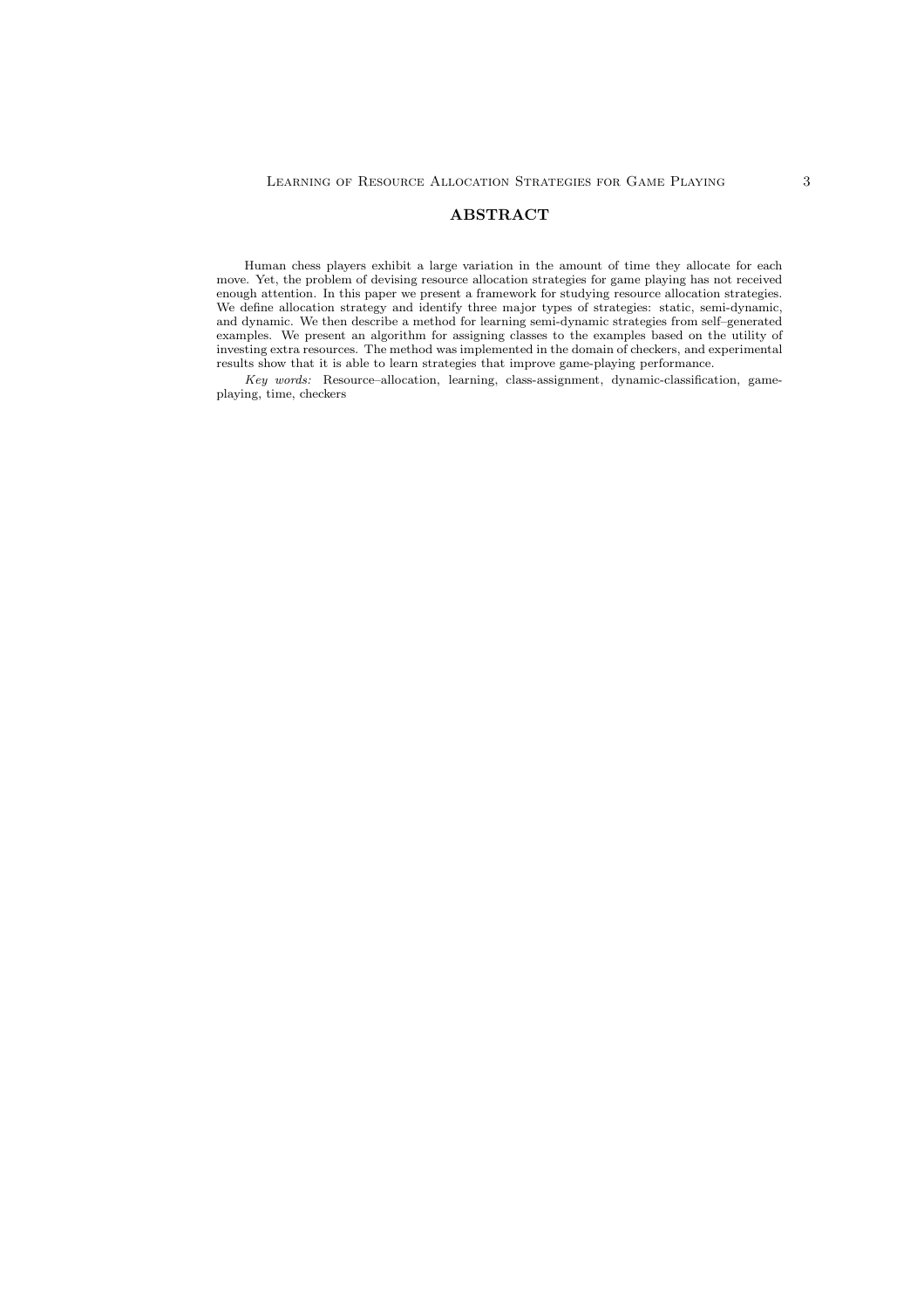### 1. INTRODUCTION

It is very common to see chess masters spend a considerable amount of time over complicated/crucial board positions, while replying almost instantaneously to others. Indeed, the amount of resources devoted to a move strongly determines its quality. This is the reason why errors are much more frequent in blitz games than in regular games. It is therefore very important for players to allocate their resources wisely. However, determining which board positions deserve more resources is not always easy.

While substantial research has been done about search techniques in game-playing, only a few attempts to study the problem of resource allocation in game playing have been made. The main goal of using iterative-deepening algorithm in game-playing is being able to return from the search with a reasonable decision when the allocated time is over. Hyatt[1984] describes time allocation techniques that were incorporated into Cray-Blitz. The main idea there was to use the opponent's thinking time for planning, and thus save time. The program was also instructed to allocate more time when it observed loss of material. Levy and Newborn [1991] describe a more general algorithm for time control. The procedure employs iterative deepening [Korf, 1985], with breakpoints in predefined time points, where the program considers whether to keep on searching or to halt the search. Although implementation of these methods proved beneficial in practice, none of these works examined the problem of resource allocation thoroughly. No alternative methods were considered and therefore, no comparative study was reported.

The problem of resource allocation was studied more thoroughly in the fields of planning and decision–theoretic control of inference. Horvitz [1987] studies the problem of finding approximate solutions under time constraints. He suggests to use procedures that exhibit graceful responses to diminishing resources. In our work, we assume that minimax is indeed such a procedure and concentrate on deciding how to allocate the resources to it.

At this point it is worth mentioning the phenomenon of pathology in games that was first reported in [Nau, 1980]. The pathology predicts that the minimax procedure will perform worse as the search depth increases, since the errors of the evaluation function will accumulate. Although researchers have taken different approaches when trying to explain why minimax works despite the game searching pathology [Nau, 1982; Pearl, 1983; Scheucher and Kaindel, 1989], most of them agree that in practice the problem rarely can be seen.

Boddy and Dean [1988; 1989] study the problem of time-dependent planning problems. They develop algorithms for solving path-planning problems that return better solutions when allocated more resources (*anytime algorithms*). They also develop algorithms for allocating resources in this domain (which they call *deliberation scheduling*).

The research described here has the following goals:

- Understanding the problem of resource allocation in the context of game playing.
- Studying different types of possible resource allocation strategies.
- Developing a research methodology under which resource allocation strategies could be devised, evaluated and compared.
- Developing a game-independent method for automatically acquiring resource allocation strategies.

A scheme that controls resource allocation must be efficient. This means that the factors that it considers should be easy to compute and that its own execution demands are modest, so that it does not consume too much of the resource while deciding how to use it. Of course, the construction of the scheme can be very expensive, but this is done once prior to game-time and has no effect in terms of resource waste during the game.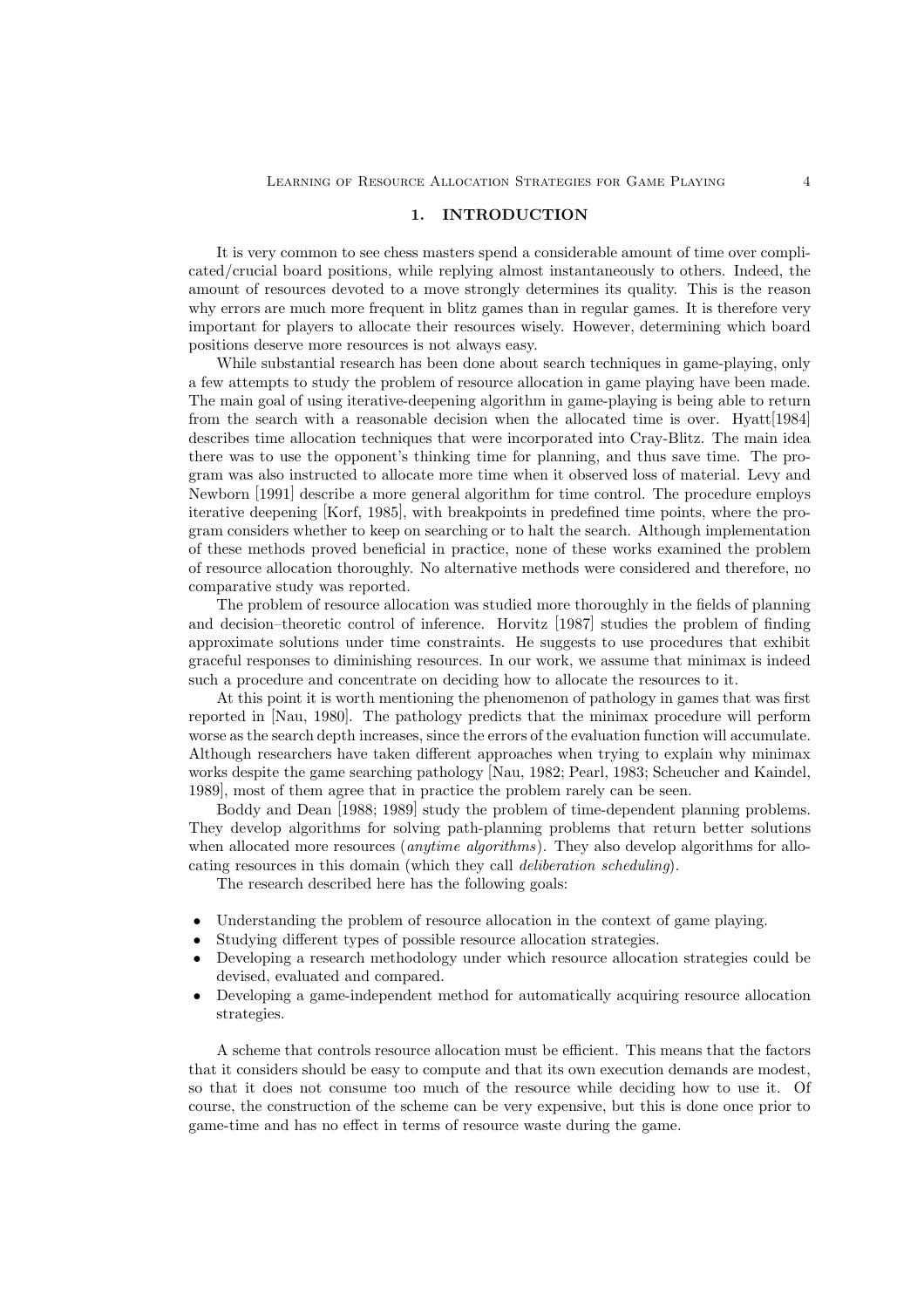We start this work by classifying resource allocation strategies according to their execution pattern. A resource allocation strategy that is executed once at the beginning of the game is very cheap to execute but can use very little knowledge about the course of the game. A resource allocation strategy that is executed at each search step is very knowledgeable but is also very expensive to use. We have concentrated on allocation strategies that are executed once before each move calculation, compromising between cost and knowledge. To make this research feasible we define a simplified framework where a resource allocation strategy is a sequence of binary decisions. Each of these decisions determines whether the next move requires a regular resource allocation or a larger one.

The main part of this work deals with the automatic acquisition of a resource allocation strategy. We would like to develop a learning procedure that can take the move-generator of a game together with a static evaluation function and produce a resource allocation strategy. The work described here presents a good case-study for machine learning researchers. We show that in complex domains a learning system may need to perform tasks that are usually assumed to be carried out by an external teacher, such as examples generation, class assignment and feature generation. Furthermore, we show an example where the traditional way of using classifiers is not appropriate. When using a classifier in the context of resource allocation procedure, we would like the classifier to return a positive decision (for investing extra resource) with higher probability when the player has more resources left to spend. We developed a scheme for learning such a context-sensitive classifier.

Finally, we conducted a set of experiments to test our methodology. The experiments involved the comparison of various resource allocation strategies.

The remainder of this paper is organized as follows : In Section 2 we discuss different types of allocation strategies on a knowledge/cost scale. In Section 3 we describe a general methodology for automatically acquiring semi-dynamic strategies, and describe an implementation of this methodology in Section 4. In Section 5 we describe our methodology for experimentation and Section 6 describes the results. Section 7 concludes.

### $2.$ **2. RESOURCE ALLOCATION STRATEGIES**

Assume that an agent is facing a sequence of tasks that it intends to perform. Assume that the results of executing a task depend on the amount of resources devoted to the execution. Assume further that the agent has an upper bound on the total amount of resources it can use for the whole sequence. A resource allocation strategy is an algorithm that decides how to distribute the resources among the tasks. Assuming the existence of some criterion for evaluating the performance of the task sequence, we can compare strategies based on the performance that they yield. We assume that the evaluation criterion is non-decreasing monotonic, i.e., that investing more resources cannot lead to deterioration in performance.

The research described here focuses on two-player perfect information games (e.g., Chess, Checkers). Two-players perfect information games are a good domain for studying different strategies of resource allocation because the performance of two strategies can be easily compared by letting programs that use the strategies play against each other.

In the game-playing context, it is very common to limit the total time that players can spend for each k moves. The tasks are the move calculations required while the game is played. A resource allocation strategy for game-playing programs is an algorithm that decides how many resources the program should spend on the calculation of each move. A minimax procedure that is allocated more resources for a search is able to search deeper and therefore reach better decisions.

Strategies can be divided into three groups :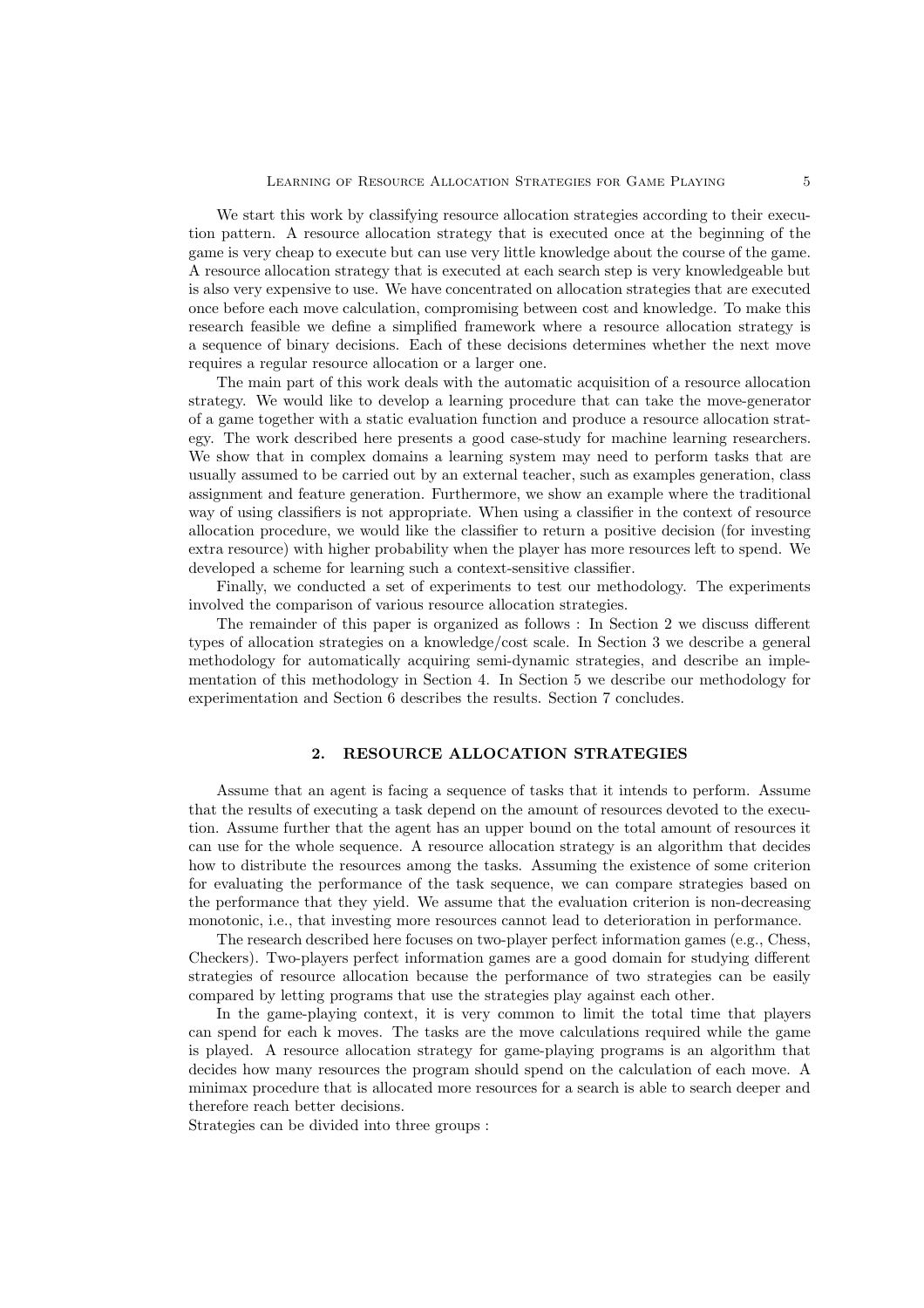- Static strategies Strategies that decide how the resource should be allocated *before* starting the game.
- Semi-Dynamic strategies Strategies that decide before each move calculation is performed how many of the resources will be allocated to that move.
- Dynamic strategies Strategies that can communicate with the move calculation process and update their resource allocation decisions while that process is being carried out.

These types of strategies could be viewed in light of the knowledge available to them and with respect to the resource demands of the strategy execution itself. In the next three subsections we will discuss these three classes of strategies.

### 2.1. Static Strategies

A static strategy decides upon the resource allocation before the game starts. Naturally, such a strategy has no information about the course of the coming game, and will therefore always yield the same resource allocation sequence. Such a strategy is extremely cheap: It should only be applied once, and the resulting sequence can be used for all future contests. However, it is very unlikely that a single sequence fits all the possible courses of the game. If the strategy is given a model of the opponent [Carmel and Markovitch, 1994] in some form, it can produce an allocation sequence based on the model. Such a static strategy will still be very cheap since it is called only once at the beginning of the game.

### 2.2. Dynamic Strategies

Dynamic strategies are located on the other end of the knowledge scale. They can use the information gathered during the search to decide the amount of resources allocated for the search. They can thus yield good allocation sequences that are based on a large amount of knowledge. The main problem with such strategies is their cost. In the extreme case the strategy can be called for each node in the search tree.

There are various dynamic strategies employed by existing game-playing programs. The most famous one is the *quiescence search* strategy [Beal, 1990] that keeps on searching branches as long as there are drastic changes in values of nodes in the search tree. Another selective deepening method is called *singular extension* [Anantharaman *et al.*, 1990]. The method conducts a secondary search under a leaf node that dominates its siblings, and has therefore greater influence on the search outcome.

### 2.3. Semi-dynamic Strategies

Semi-dynamic strategies have access to the board that is at the root of the search tree. Thus, they have much more knowledge than static strategies. Yet, the strategy is executed once for every move and is therefore much cheaper than dynamic strategies.

It is hard to tell what properties of the board should affect the decision of the resource allocation strategy. It is reasonable to devote more resources when the player is in a much inferior position so that it can get out of trouble. But it is also reasonable to devote more resources when the player is in a good position when the right (but hard to find) move will lead it to a victory. Another factor that may affect the resource allocation decision is the complexity of the situation. In a complex situation, the search procedure should probably be allocated more resources.

Finding an algorithm, that can consider all the relevant properties of a board to decide the amount of resources to allocate, is a difficult task. In the following section we will present a methodology that learns such an allocation strategy from examples.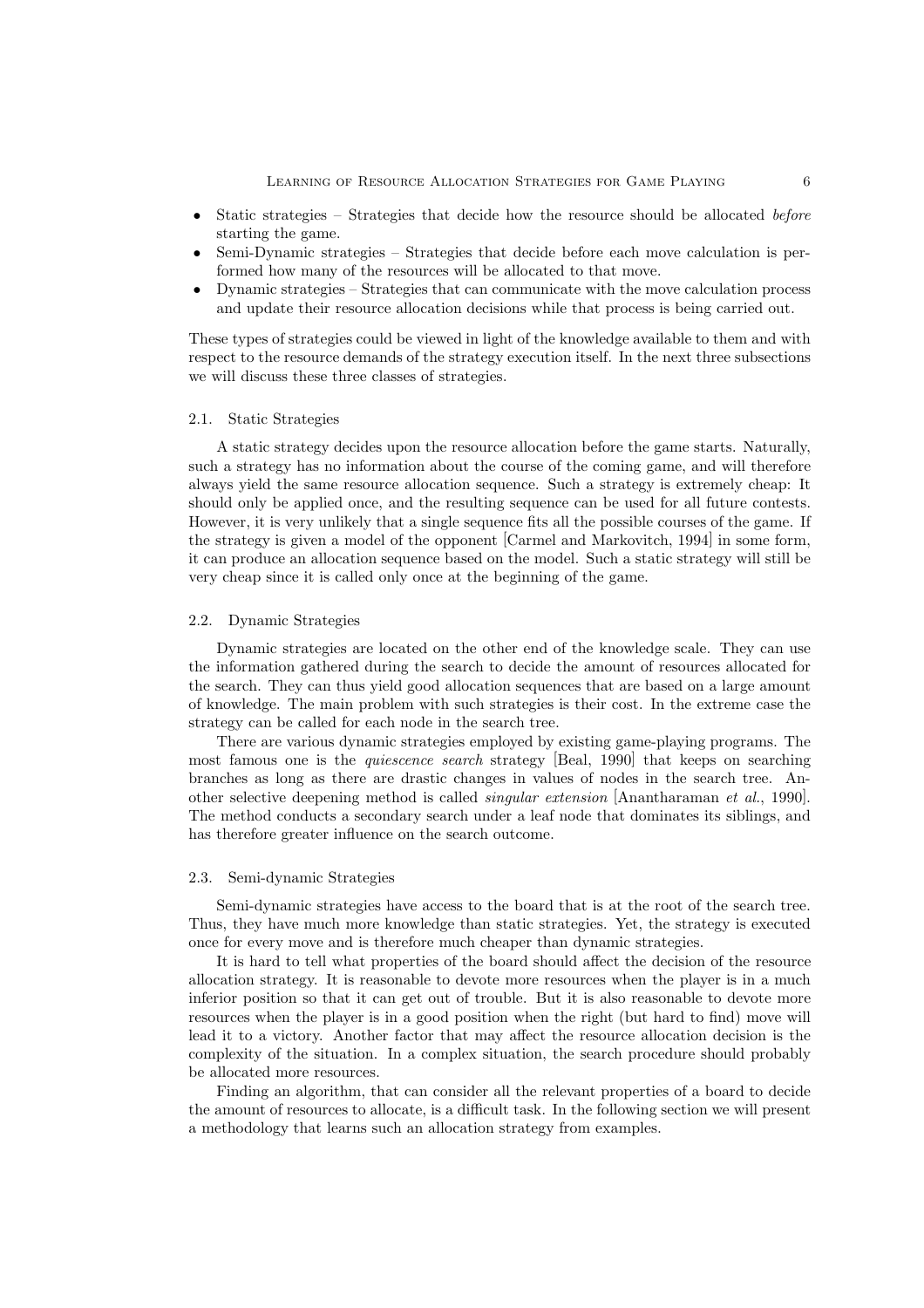In addition to the board itself, a semi-dynamic strategy can also base its decision on the history of the game. Human players, for example, devote more resources to the computation of a move after the opponent has made an unexpected move. That type of reasoning requires some model of the opponent. We are not considering opponent modeling in this research.

### 2.4. Research Framework

For a continuous resource, there are an infinite number of ways to partition it into resource sequences. In order to make the research more feasible, we have devised a simplified model of resource allocation strategies:

- The player searches the game tree using minimax procedures with alpha-beta pruning.
- No selective deepening techniques (like quiescence search) are employed.
- The game is stopped after a fixed number of moves  $(m)$ .
- The player has two resource allocation options: either searching to depth  $k$  or searching to depth  $k + n$   $(n > 0)$ .
- The player is allowed to perform the deeper search at most d times, where  $d < m$ .

Under the above model the output of a strategy is simply a vector  $V_1, V_2, \ldots, V_m$ , where each V*<sup>i</sup>* can be either *True* or *False*, marking that the strategy decides to perform the deeper search or does not accordingly. The number of  $V_i$ 's which are *True* must be  $\leq d$ . Under this model, the total number of allocation sequences that a strategy can produce is  $\sum$ *d i*=0  $\left( m\right)$ i .

In the conclusions we discuss the relaxation of these assumptions.

### 3.

The knowledge that a strategy uses to make decisions can be domain-independent or domain specific. The advantage of devising a strategy based solely on domain independent knowledge is that such a strategy is very general and is applicable to any game. However, it is clear that a strategy using both domain independent knowledge and domain-specific knowledge can yield better performance. The problem is that obtaining domain-specific knowledge and incorporating it into a strategy is not an easy task.

One way of overcoming these problems is to build a system that learns good strategies automatically. The input for this learning system should be a game, or more specifically a problem solver designed to play a game, and the bounded resource to be allocated. The output of the learning system should be a strategy for allocating the resource.

3.1. Semi-dynamic Strategy Learning as a Classification Problem

We suggest the following general methodology for constructing the learning system :

- 1. Generate many examples where each example is a board and a correct decision regarding resource allocation for that board.
- 2. Find general rules that predict which boards require more resources than others.

Assuming that a board is represented by a set of features describing some of its properties, and recalling that in our model all the decisions regarding resource allocation are binary,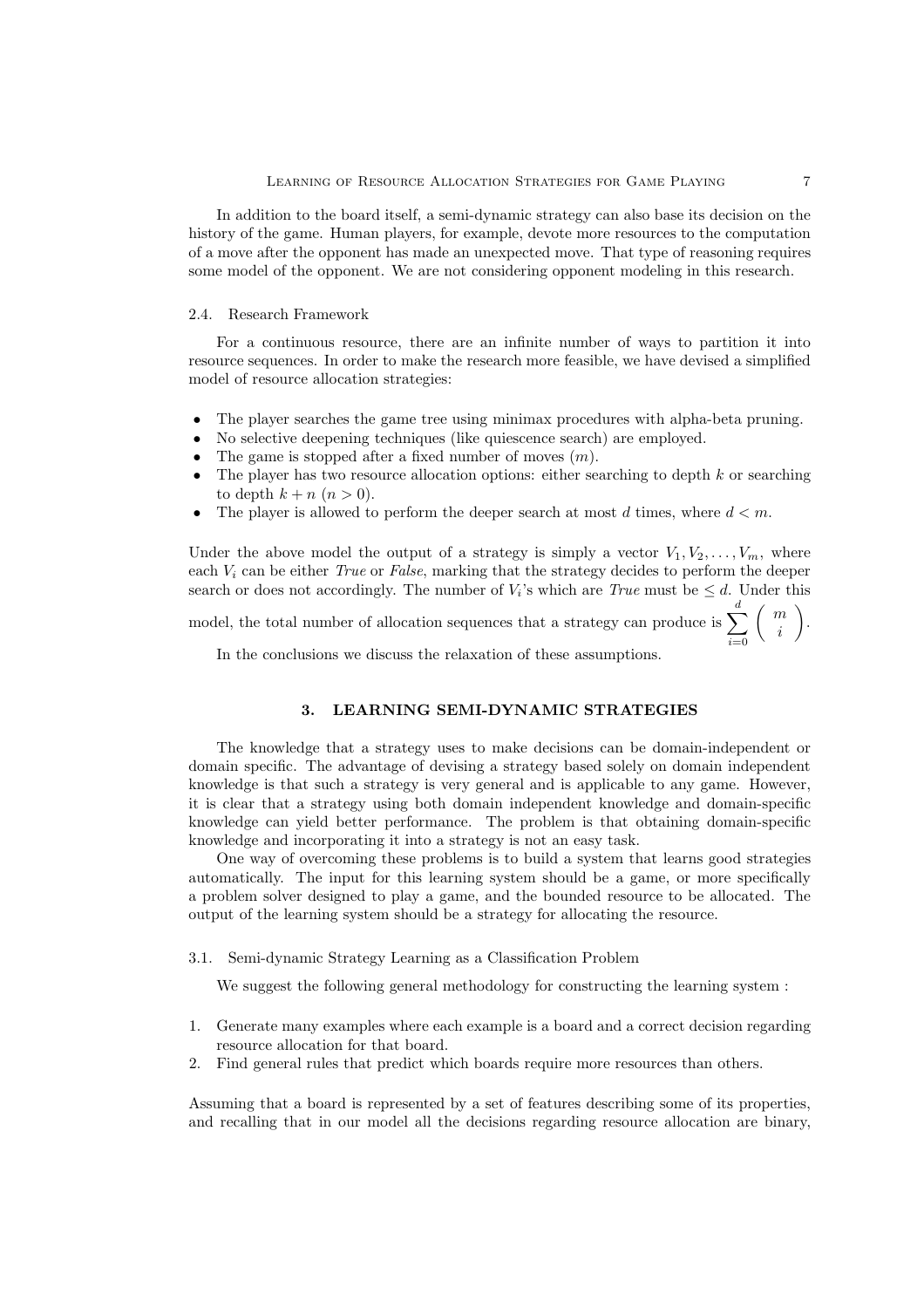the problem can be formulated as a classification problem. Thus, in stage 2 of the proposed methodology, any of the known classification algorithms can be employed. What is left to be determined in further details is stage 1, namely, how should the training examples be generated. Four questions arise:

- 1. From where will the training examples come?
- 2. How will the class be determined?
- 3. How will the features representing a board be determined?
- 4. How will the learned classifier be used in the context of resource allocation?

Starting with the first question, the examples must obviously be realistic, i.e., boards that are likely to be encountered in real games. Hence, it seems natural that the examples will be generated by the problem solver during the course of real games. The other three questions will be discussed in the following subsections.

### 3.2. Assigning Classes to Examples

The concept that we want our program to learn is "boards that worth extra search efforts". We use the common terminology of machine learning and call boards that belong to the concept "positive" and those that do not belong "negative". Thus, saying that a board is negative does not imply that using extra resources for this board carries negative utility, but only implies that the it is not a board that worth extra search resources.

Ideally, to determine if a board is positive (should be given extra resource), one should compare the expected outcome of the game when the best move is chosen first with, and then without extra resources, while the rest of the moves stay intact. Unfortunately, this is not possible, because once a different move is chosen, the rest of the game takes a different course.

Alternatively, one can compare the expected outcome on a more local basis. Namely, compare the expected outcomes of the best moves with and without extra resources. Let b be a board, move<sub>k</sub>(b) be the best move in a search to depth k and class(b) be the class assigned to b. We suggest the following methodology to determine the class of a board:

$$
class(b) = \begin{cases} positive & move_k(b) \neq move_{k+n}(b) \\ negative & otherwise \end{cases}
$$
 (1)

The above method assigns each board a discrete class, either positive or negative. More generally, we can estimate the utility of a depth  $k + n$  search, and use it as a measure for the positiveness of the board. Let us mark by  $V_k(m)$  the minimax value assigned to move m by a depth  $k$  search. The class assigned to  $b$  will be :

$$
class(b) = V_{k+n}(move_{k+n}(b)) - V_{k+n}(move_k(b))
$$
\n<sup>(2)</sup>

We measure the utility as being the difference between the values of the best moves chosen by depth  $k + n$  and k searches. The values are expressed in terms of the evaluation function of the problem solver. Note that if  $move_k(b) = move_{k+n}(b)$ , the utility will be 0. The values of both moves should be taken from the best estimates available. Assuming that a search to depth  $k + n$  "knows better" than a search to depth k, we take both values from the former. Since  $move_{k+n}(b)$  is the best move of a  $k+n$  depth search,  $class(b)$  can never be negative. Note also that this measure is unlikely to be discrete. Therefore, incorporating it into the system as the class requires a classification algorithm that can process continuous classes.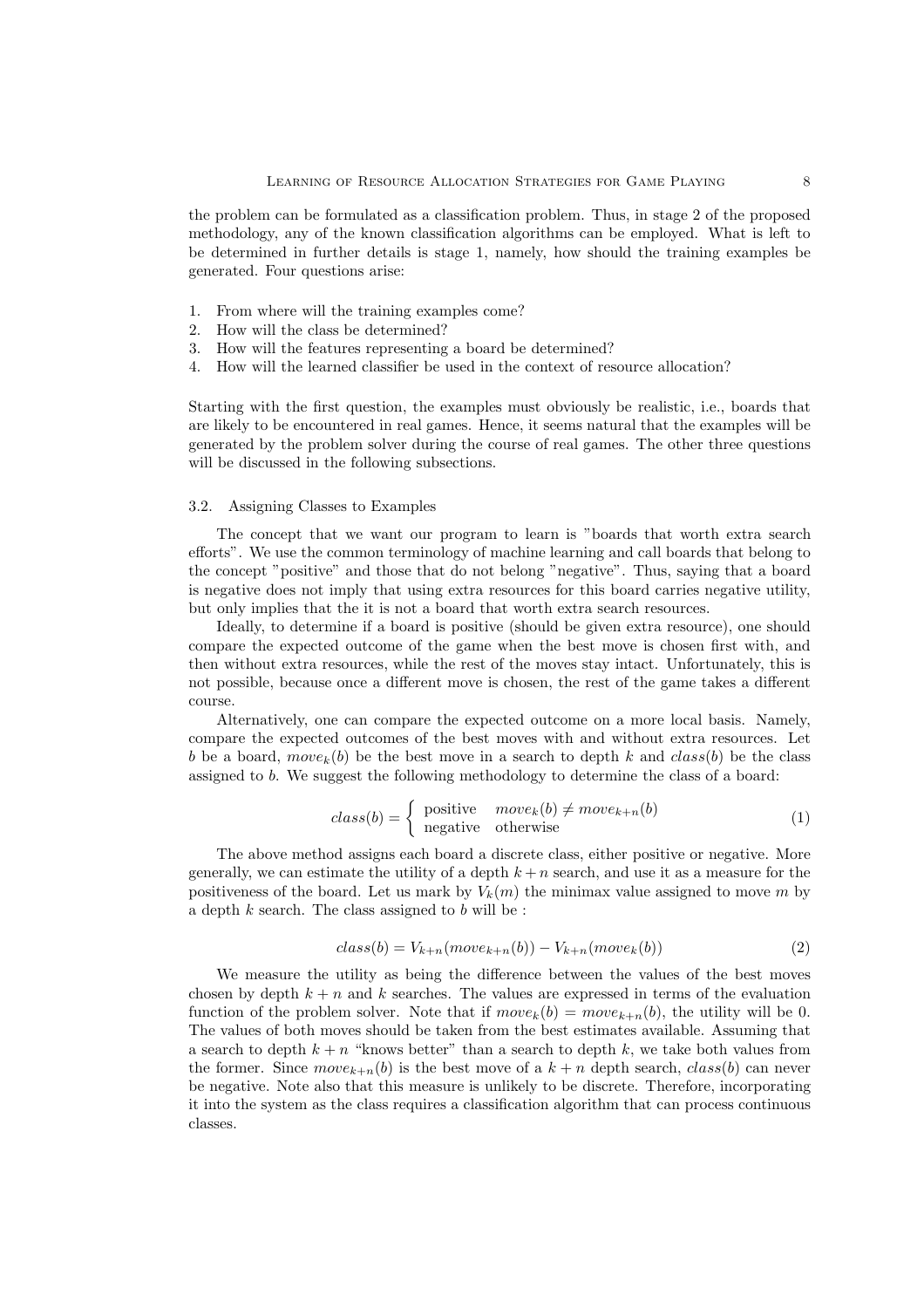LEARNING OF RESOURCE ALLOCATION STRATEGIES FOR GAME PLAYING 9



Figure 1. Example for the operation of the class assignment procedure. A search to depth 1 selects move *f* while a search to depth 2 selects move *e*. Therefore, this board is a positive example.

Figure 1 demonstrates how the class assignment procedure works when only one best move can be chosen after the search. For this example we assume that  $k = n = 1$ . The two game–trees show how, from the same board–position  $b$ , the recommended move can change as the depth of search varies. In a search to depth 1, the move  $f$  turns out to be the best move, therefore  $move_1(b) = f$ . In a search to depth 2, the move e turns out to be the best move, therefore  $move_2(b) = e$ . Hence  $move_1(b) \neq move_2(b)$ . Thus, according to equation (1), class(b) is set to be positive. Applying equation (2) to the same example, we get  $V_2(e) = 8$ ,  $V_2(f) = 6$  which yields  $class(b) = 2$ .

Yet more generally, it is possible that upon searching to some depth there will be more than one best move,i.e., two or more moves will have the same (best) minimax values. We shall change the notation to  $moves_k(b)$  and  $moves_{k+n}(b)$  to mark that these entities are sets. Within the discrete class paradigm, the following criterion should be used in assigning a class to a board:

$$
class(b) = \begin{cases} positive & moves_k(b) - moves_{k+n}(b) \neq \emptyset \\ negative & otherwise \end{cases}
$$
 (3)

The board is positive if and only if depth  $k + n$  search can be beneficial or, in other words, there is a chance that a depth k search will choose one of the wrong moves. Note that using  $moves_k(b) \neq moves_{k+n}(b)$  is not good enough because it includes the case  $moves_k(b) \subset$ moves<sub> $k+n$ </sub>(b). In the latter, although depth k search can choose from a smaller set, this set does not include any wrong moves, thus yielding that any move chosen by a depth k search is correct.

Within the continuous class paradigm, the difference is now measured between sets and for each of these sets we have to calculate the value of the expected outcome. For the set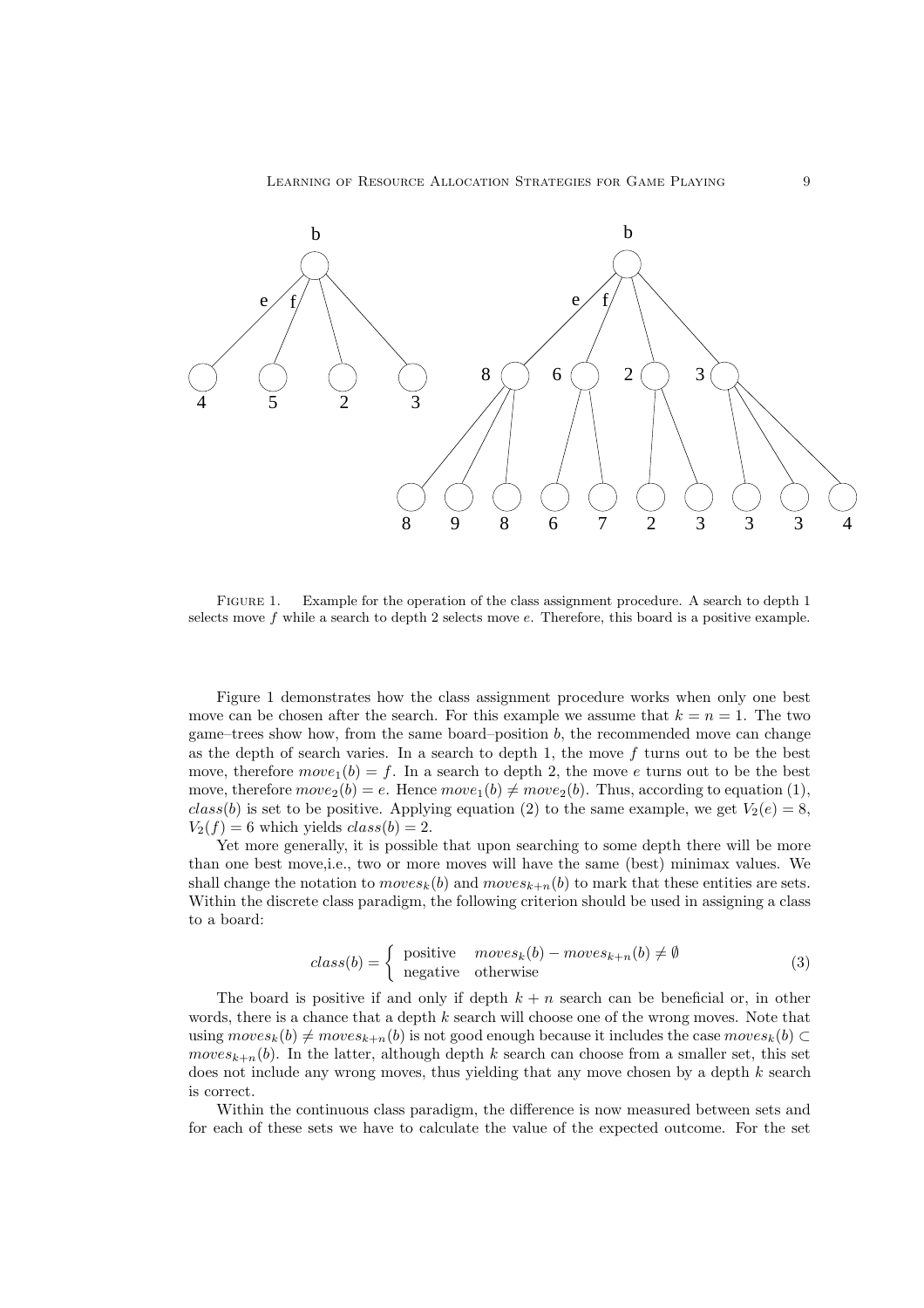

Figure 2. Example for the operation of the class assignment procedure. A search to depth 1 can lead to the selection of move *e* which is suboptimal. Therefore, this board is a positive example

moves<sub> $k+n$ </sub>(b), all its members have the same minimax value (in terms of depth  $k+n$  search) by definition. Therefore, the value of the expected outcome of a depth  $k + n$  search can be taken as the value of any member  $m' \in moves_{k+n}(b)$ . For the set moves<sub>k</sub>(b), although all its members have identical  $V_k$  values, they might have different  $V_{k+n}$  values. Therefore, the class assigned to b will be:

$$
class(b) = V_{k+n}(m') - \frac{\sum_{m \in moves_k(b)} V_{k+n}(m)}{|moves_k(b)|}
$$
\n
$$
(4)
$$

Figure 2 demonstrates how the class assignment procedure works when more than one best move can be chosen after the search. Again, we assume for the example that  $k = n = 1$ . After a search to depth 1, the moves  $\{e, h\}$  form the set of possible best moves. Therefore  $moves<sub>1</sub>(b) = \{e, h\}.$  After a search to depth 2, the moves  $\{g, h\}$  form the set of possible best moves. Therefore  $moves_2(b) = \{g, h\}$ . Hence,  $moves_1(b) - moves_2(b) \neq \emptyset$  holds, and thus, according to equation (3),  $class(b)$  is set to be positive. Applying equation (4) to the same example, we get  $V_2(h) = 6$ ,  $V_2(e) = 2$  which yields  $class(b) = 2$ . Note that calculating moves<sub> $k+n$ </sub>(b) requires a minimax search to depth  $k+n$  *without* alpha-beta cut-offs at the top level nodes. In this research a discrete class paradigm was used, and equation 3 was adopted as the class assignment procedure.

### 3.3. Extracting Features from Examples

Features can be domain-independent (e.g., number of possible moves) or domain-specific (e.g., number of kings on the last row). Determining which features should be extracted from the board, especially for domain-specific features, is not trivial. Some of the problems arising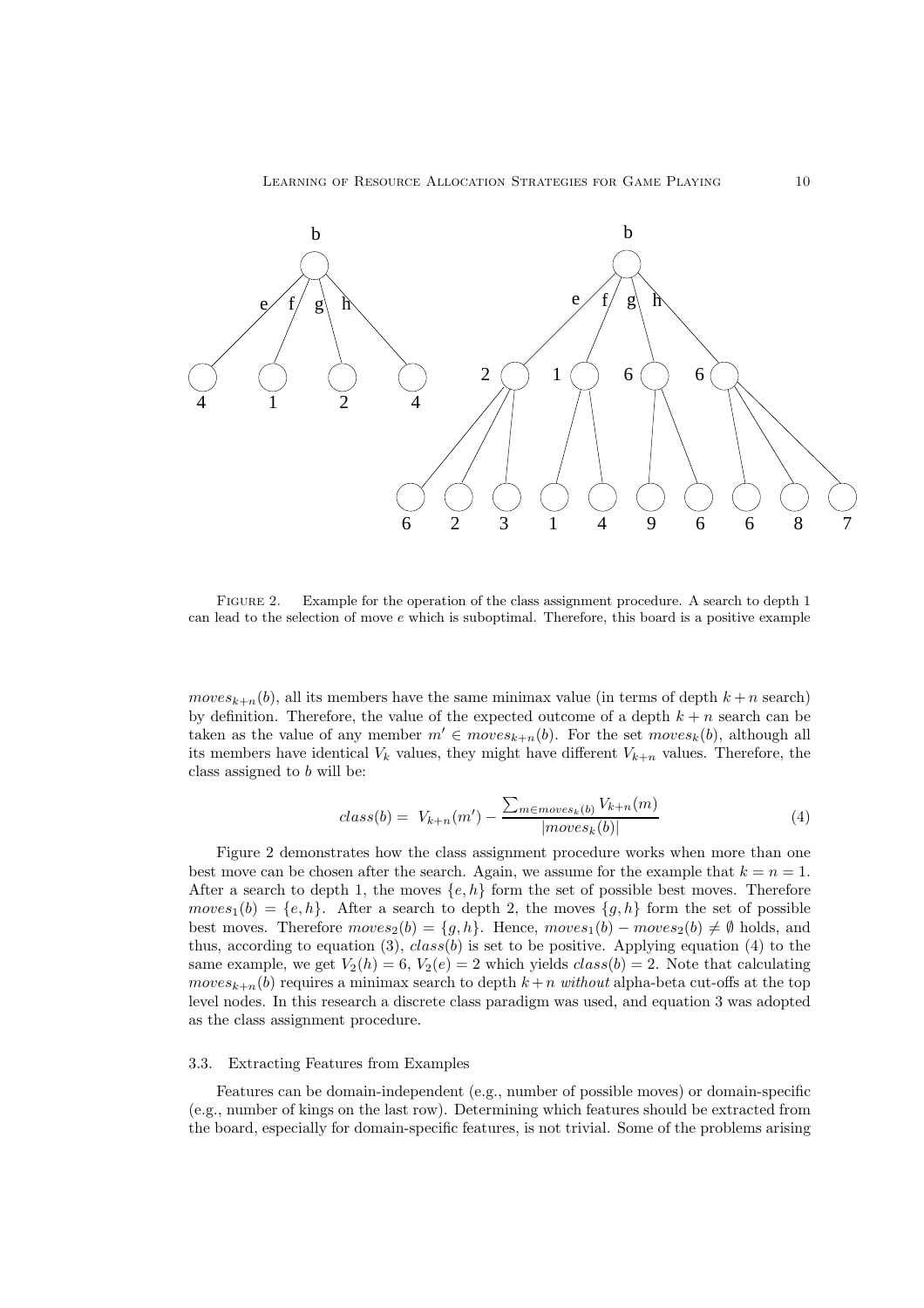in that matter are:

- The features must have some predictive power regarding the class.
- The features should be easy to compute to prevent high overhead of the strategy execution.
- There should not be too many features. Too many features (especially irrelevant ones) might damage the quality of the learned rules (over-fitting [Schaffer, 1992]), and they also increase strategy execution overhead since their values have to be calculated during game-time.

It should be noted at this point, that the existence of a relatively-small, cheap-to-compute and highly-predictive set of features is not guaranteed. Ideally, a learning system should be able to generate features automatically (a process called *constructive induction*). In this research, some of the features are given as input to the learning system and some are self generated. The method that was used for generating features is best explained in the context of the checkers domain and will therefore be described in the next section.

Usually, one does not know in advance which features of an example are relevant to the target concept and which are not. Many candidates for features can be thought of, but due to bad effects of irrelevant features it is important that such features will be filtered out.

In recent years, the problem of irrelevant features in inductive learning received more attention, and some feature-selection algorithms emerged (such algorithms perform *attention filtering* according to the framework described in [Markovitch and Scott, 1993]). In the experiments described in section 5, we used a feature selection algorithm called RELIEF [Kira and Rendell, 1992] that attempts to eliminate features statistically irrelevant to the class.

### 3.4. Using Context-sensitive Classifiers in Resource Allocation Context

As noted earlier, many classification algorithms are known, and any of them can be used as the learning module of the system. For the experiments described in the next section, we used a variant of ID3 [Quinlan, 1986] coupled with RELIEF. Decision-trees are relatively cheap classifiers making them an attractive choice for resource allocation usage. In order to decide whether to invest extra resources, the program need only pass the current board through the decision tree and invest the extra resources only when the board is classified as positive.

There is one problem with the above method. It does not take into account the amount of resources still available. If many resources are available relative to the time left till the end of the game, we would like our allocation strategy to be less selective and to classify boards as positive more often. If the resources are scarce we would like the strategy to be more careful before deciding that boards are positive.

We have devised a method that uses probabilistic decision trees to make the allocation strategy behave in the way described above. The main idea is to have a global soft threshold that determines which leaves are positive and which are negative. The value of the threshold is determined according to the remaining resources. We call such a decision tree a *contextsensitive classifier*.

Assume that each leaf l of the decision tree contains a pair of numbers  $\langle W(l), P(l) \rangle$  where  $0 \leq W(l) \leq 1$  is the probability of an individual board to belong to the leaf and  $0 \leq P(l) \leq 1$ is the probability of a board that belongs to the leaf to be positive. Let  $L(T)$  be the set of all leaves of a decision tree  $T$ . We know that  $L(T)$  forms a partition of the board population (every board belongs to exactly one leaf). Therefore,  $\sum_{l \in L(T)} W(l) = 1$ .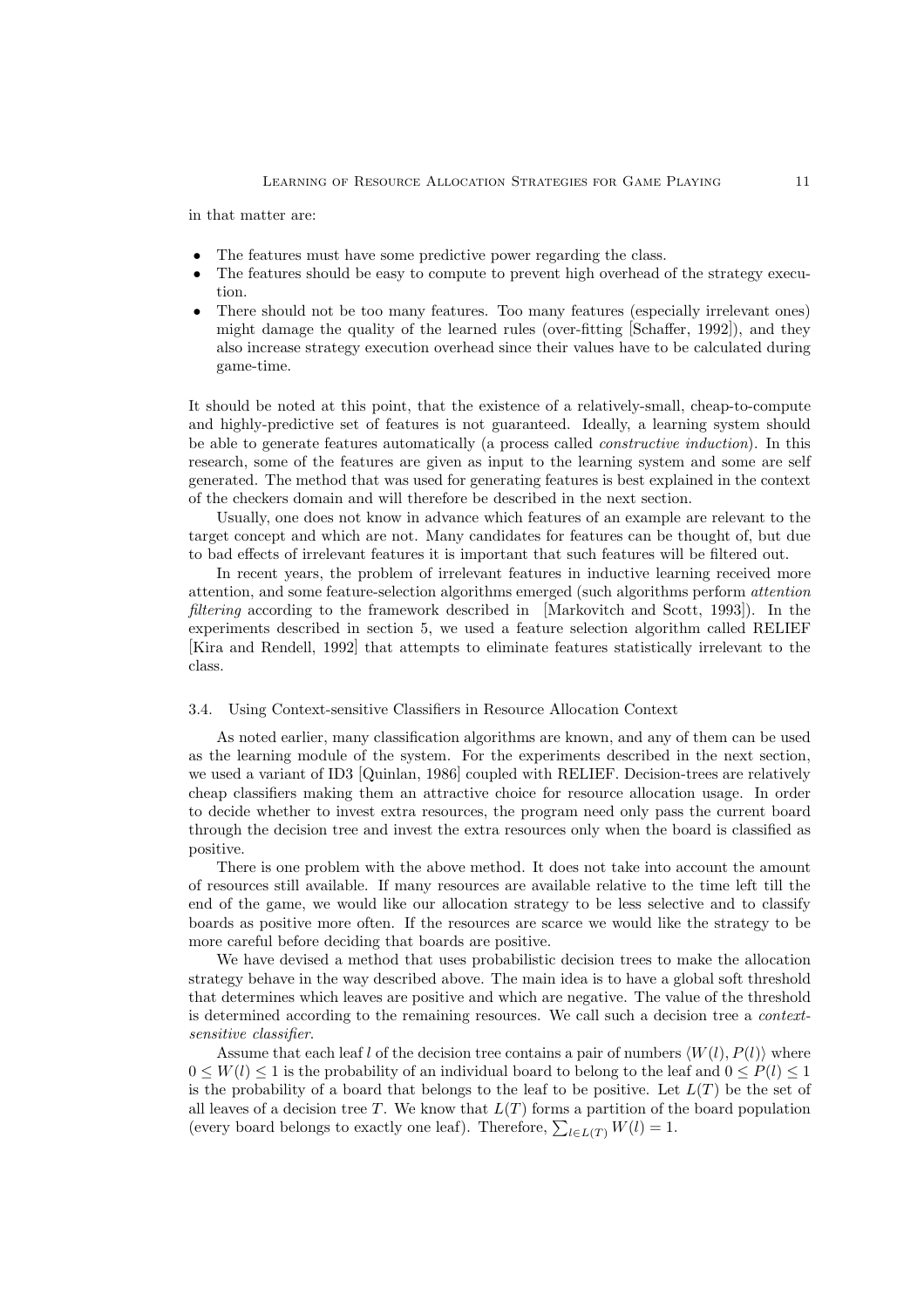Assume that  $0 \leq b \leq 1$  is a global threshold. A leaf l classifies a board as positive iff  $P(l) \leq b$ . When b increases the number of "positive" leaves increases as well. The a-priory probability of an arbitrary member of the board population to be classified as positive is therefore directly dependent on the threshold b.

Assume that during a game,  $\overline{m}$  moves are left to play with  $\overline{d}$  deep searches still available. We would like the resource allocation strategy to decide on making a deep search with probability  $\frac{\overline{d}}{m}$ . We compute what value of threshold makes the portion of the population that is classified as positive equal to  $\frac{\overline{d}}{m}$ . This is the minimal b that satisfies

$$
\left[\sum_{P(l)\geq b} W(l)\right] \geq \frac{\overline{d}}{\overline{m}}\tag{5}
$$

When the resource allocation procedure is called, it computes  $b$  and passes the current board through the decision tree. Only if the leaf that it reaches satisfies  $P(l) \geq b$ , will the procedure allocate extra resources. After the move is performed, the values of d and  $\overline{m}$  are recalculated, and the process continues. This process can be viewed as placing a dynamic threshold on the positiveness of leaves that is changed according to  $\overline{d}$  and  $\overline{m}$ . Since computing b using equation (5) before every move is too expensive, we perform a preprocessing stage after acquiring the decision tree. A table is constructed that specifies what is the positiveness threshold for a range of possible values of  $\frac{\overline{d}}{m}$ .

The values of  $W(l)$  are calculated during the creation of the decision tree. If the number of available examples is E and the number of examples that reach leaf l is  $E(l)$  then we set  $W(l) = \frac{E(l)}{E}$ . If  $P(l)$  positive examples reach a leaf l, then we set  $P(l) = \frac{P(l)}{E(l)}$ . To make these numbers more reliable, we add a stage after building the tree. In this stage a large number of examples are generated and passed through the tree, updating  $P(l)$  and  $W(l)$ .

The above methodology was implemented in a system whose architecture is illustrated in Figure 3. The learning system generates boards by having two instances of the player playing against each other. The boards are then assigned a class using equation 3. The system then extracts the features from the boards and feeds the classification program with the classified examples. The classification program generates classification rules. The performance system receives a board as input. It calls the resource allocation procedure that uses the learned classification rules to decide the resource allocation for the given board. The search procedure then conducts a minimax search using the resources allocated.

### 4.1. Domain

The domain that was chosen as a platform for the experiments is the game of Checkers. The free parameters, defined in subsection 2.4, were set as follows: basic search depth  $(k)$  = 4, additional search depth  $(n) = 2$ , maximum number of deep searches per game  $(d) = 8$ , and maximum number of paired moves per game  $(m) = 40$ . m was selected as a low number of moves that can still allow interesting games. d was selected to be a relatively small portion of m. We have considered using  $k = 2$ , but such a shallow search leads to uninteresting games. We also considered  $k = 6$ , but too many computation resources were required for experimentation with such a deep search.

When a game does not end after 40 paired moves, we call a judge who determines the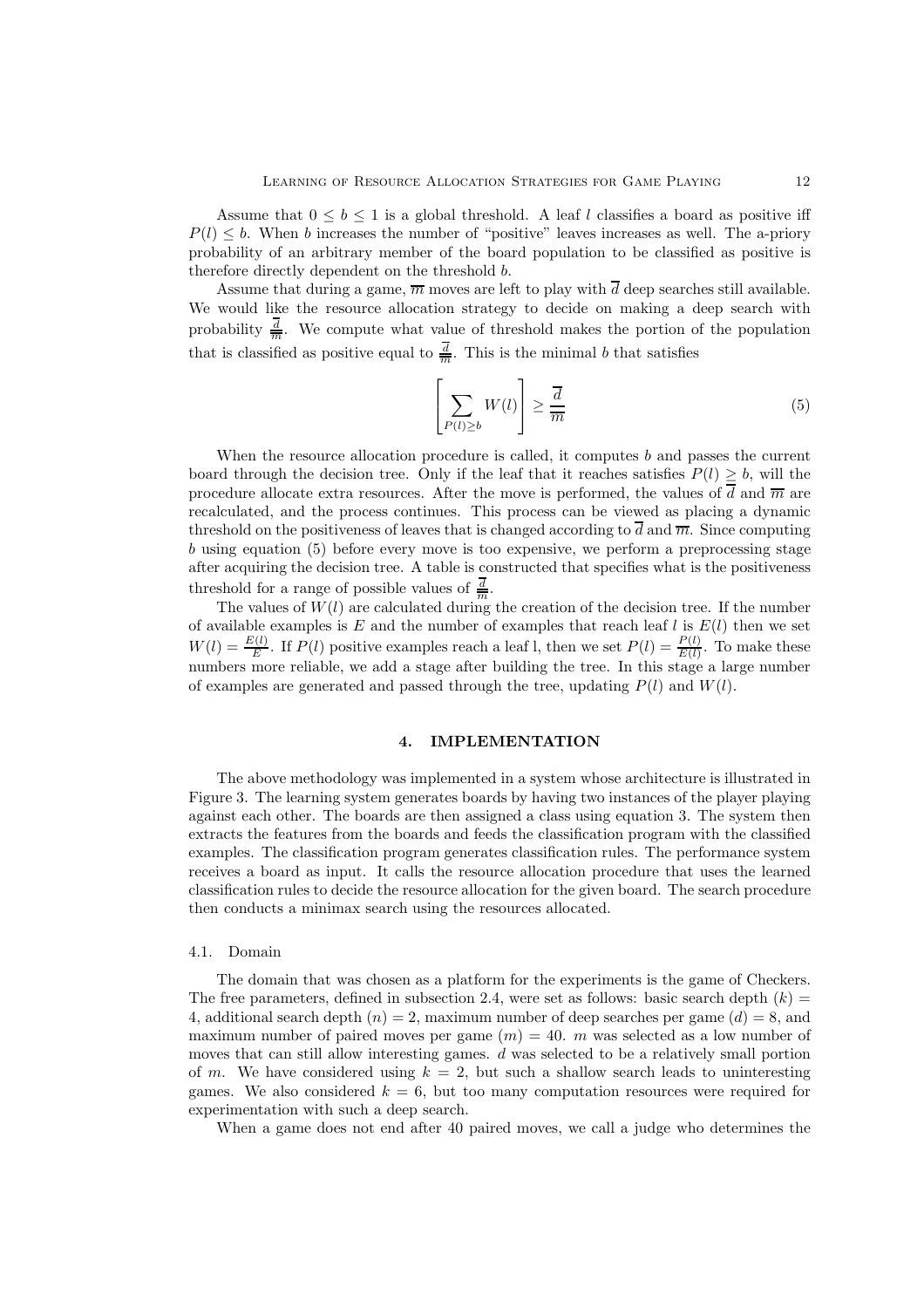

FIGURE 3. An architecture for a system that learns resources allocation strategies.

result according to the final position. If one side has a significant piece advantage (4 in our experiments) it is declared a winner, otherwise the game is a tie. A simple evaluation function was used on the leaves of the game-tree which relied only on piece advantage. It also made the player with an advantage more aggressive.

### 4.2. Automatic Feature Generation

We have implemented a scheme for automatic feature generation based on board patterns. These patterns were learned for the purpose of learning resource allocation strategy only they were not used for the minimax evaluation function.

We have restricted the shape and size of patterns to make the search for good patterns feasible. A pattern consists of a  $3 \times 3$  sub-board that contains 5 checkers squares. There are 18 positions on an  $8 \times 8$  Checkers board in which a possible match for this pattern can be found. Each square in a pattern can have one of the following values : don't-care, free, any-white, any-black, white-pawn, white-king, black-pawn, black-king. The value don't-care is more general than the value any-white, which in turn is more general than the value whitepawn. The generalization relationship between all possible values of the squares is expressed by a tree whose description appears in figure 4.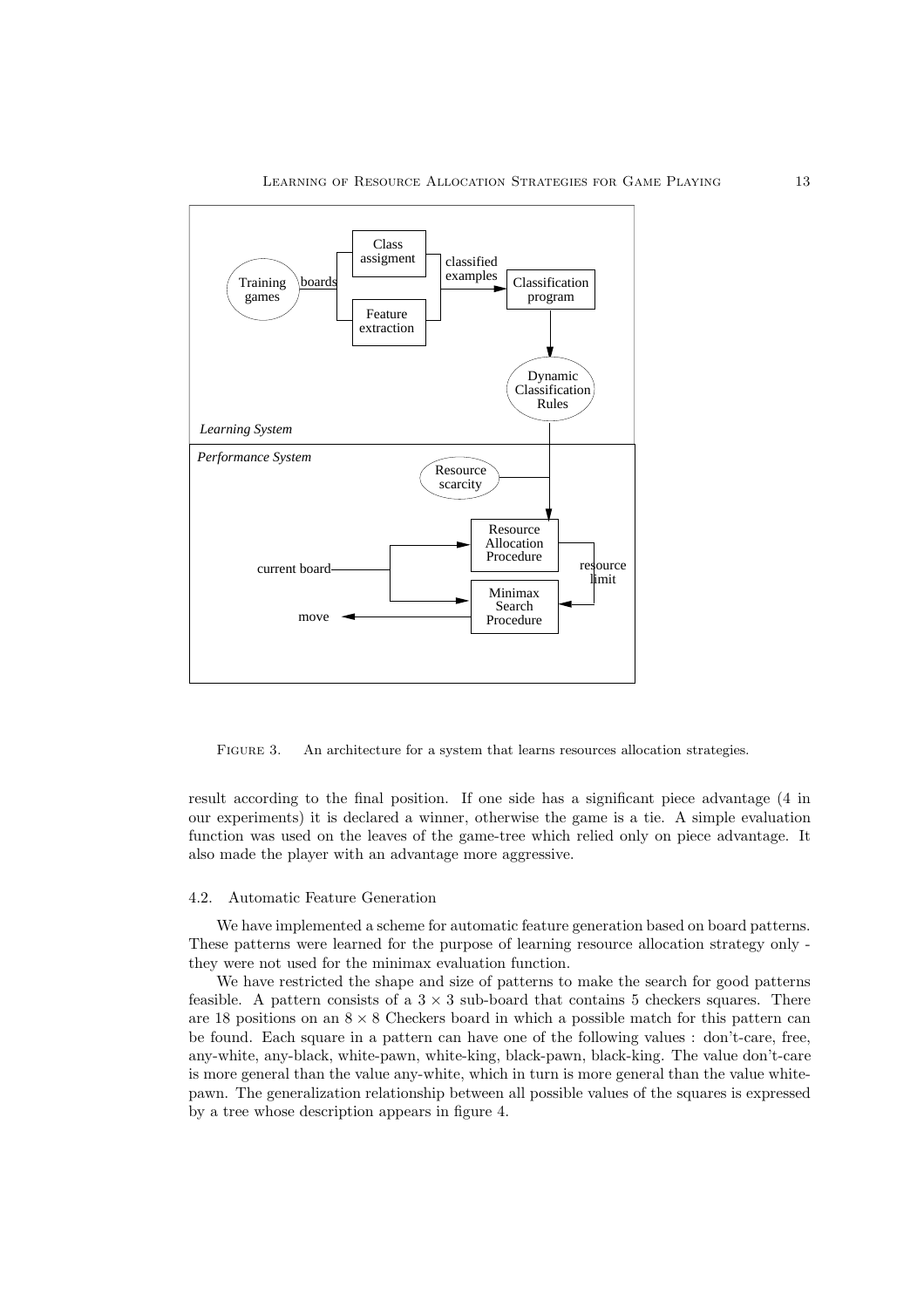LEARNING OF RESOURCE ALLOCATION STRATEGIES FOR GAME PLAYING 14



FIGURE 4. Generalization relationship of pattern squares values



FIGURE 5. Generalization relationship of pattern position values

Another part of a pattern is its position on the board. The position component can take one of the following values : don't-care, white-baseline, black-baseline, middle-court, right-edge, left-edge. Figure 5 shows the position hierarchy. Figure 6 shows an example of a pattern where a white piece attacks a black piece.

Our pattern language is significantly weaker than the pattern language used by MORPH [Levinson, 1991]. We intend to use the reacher language of Levinson in our future research.

There are  $6 \times 5^8 = 2343750$  different patterns. The search for good patterns is conducted using the best-first strategy. Starting with the most general pattern, the search procedure expands the best pattern and inserts its successors into the list of candidate patterns. The expansion function specializes the pattern in all possible ways. When the allocated search resources are exhausted, the best patterns can be taken for use in the classification task.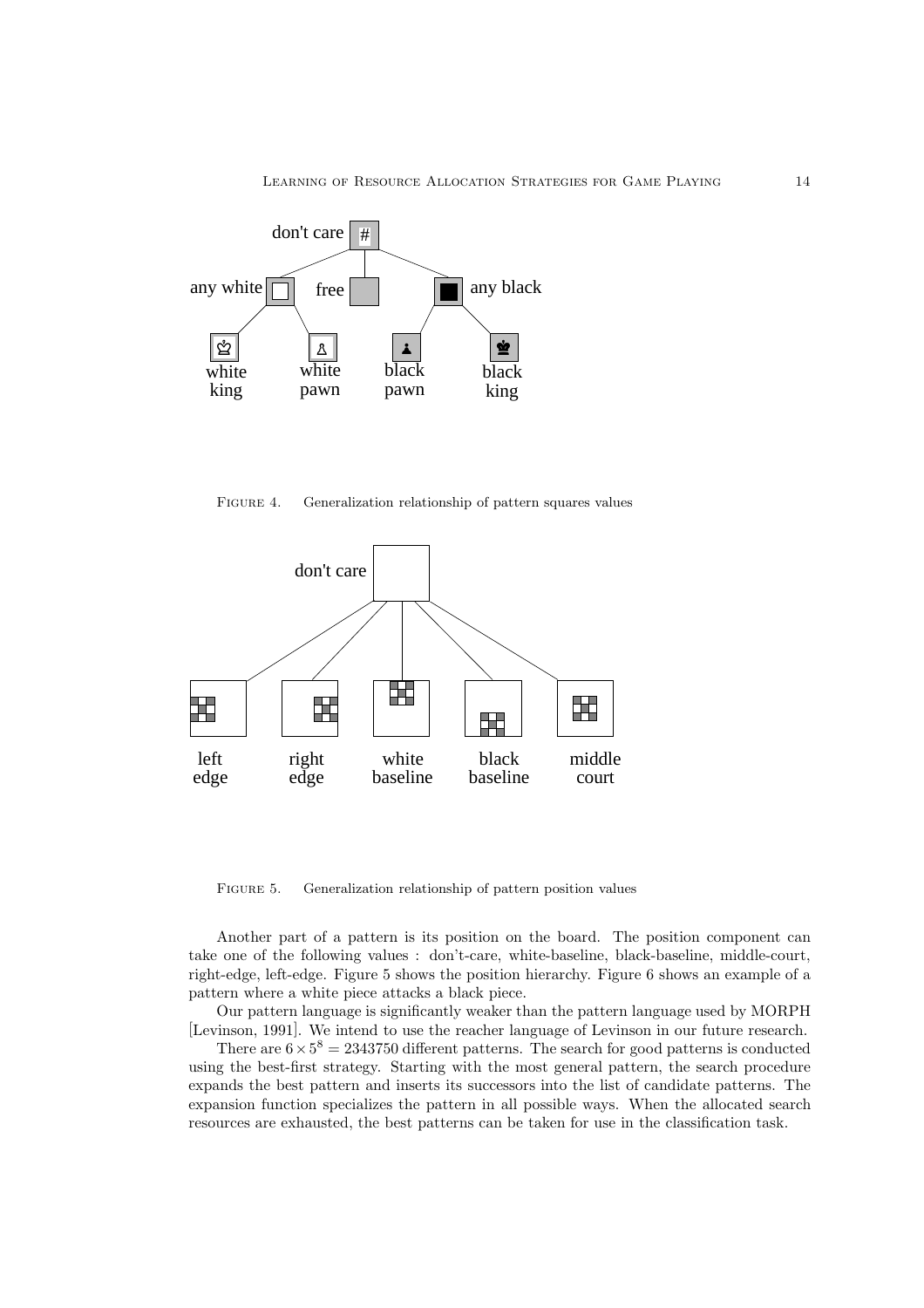

FIGURE 6. An example of a pattern: a white piece attacking a black piece

Patterns are evaluated using information theoretic methods similar to ID3's. Assume the existence of a large set of boards, SB, for which the class is known. In our case the class is either positive or negative. Let  $p$  be the pattern whose quality is to be evaluated. Let  $max(p)$  be the maximum number of times that the pattern p can occur in a board. For each of the possible number of occurrences of p,  $i \in [0, max(p)]$ , let  $pos(i)$  be the number of positive boards in SB in which p occurred exactly i times. Let  $neg(i)$  be defined similarly for negative boards. The formula that gives a score to the pattern  $p$  with respect to the set  $SB$  is :

$$
\text{Info}(p) = \sum_{i=0}^{\max(p)} \frac{\text{pos}(i) + \text{neg}(i)}{|SB|} * I(\text{pos}(i), \text{neg}(i))
$$
\n
$$
(6)
$$

$$
I(p,n) = -\frac{p}{p+n} log_2(\frac{p}{p+n}) - \frac{n}{p+n} log_2(\frac{n}{p+n})
$$
\n(7)

Info(p) returns a real number in the range  $[0.0, 1.0]$ , which represents how much information will be needed to store  $SB$  when p is used as a discriminating feature regarding the class. When  $\inf$ o(p) is closer to 0.0, it means that p is more informative with respect to the class of the examples in SB.

### $5<sub>1</sub>$

In order to test the methodology that we have developed for learning resource allocation strategies, we have conducted a set of experiments in the Checkers domain. The next subsection will discuss the problem of evaluating the performance of game-playing programs. We then describe experiments that were performed to establish a lower and an upper bound on the improvement that a resource allocation strategy can possibly yield. Finally, we describe a sequence of experiments that tested the effectiveness of the various mechanisms described in previous sections.

### 5.1. Strategy Evaluation

In the work presented in this paper we evaluate the merit of the proposed algorithm for learning and using resource-allocation strategies by comparing its performance with that of the default resource allocation strategy that spreads its resources randomly. To make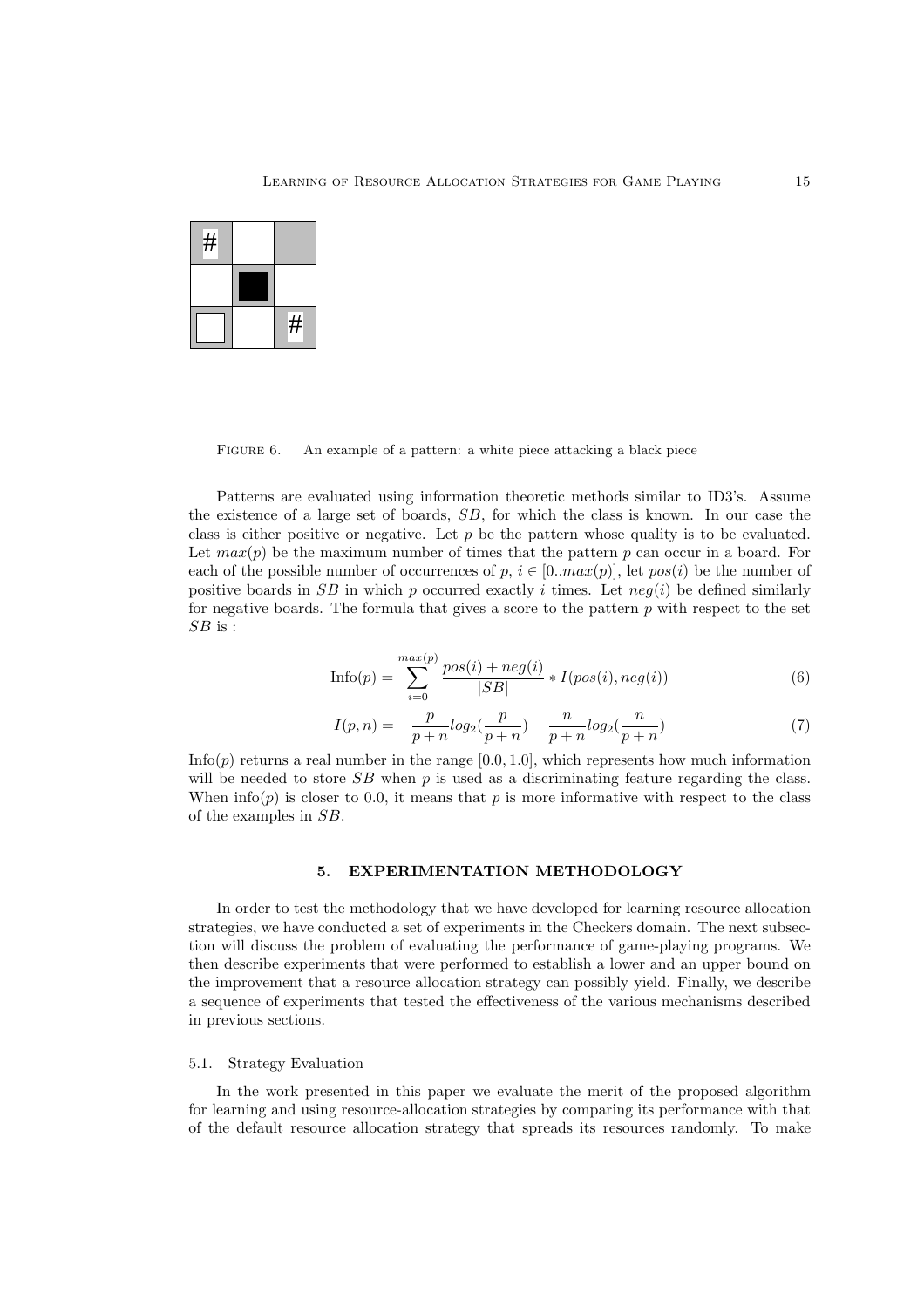the experiment more informative, we created a sequence of versions of our program with an increasing sophistication. Each successive version in the sequence contains additional mechanism.

To make such experimentation valid we need to pass these successive versions through a reliable test, and compare the results. The obvious choice for such a test is a sequence of games against some fixed opponent. The fixed opponent was set to be a player that searches to a fixed depth  $k$  (4 in our experiments) and uses the same evaluation function as all the players in our experiments. We call this opponent F4.

Most of the experimental work in the field indeed uses the results of actual games between programs to evaluate their performance. Many researchers use the USCF rating as a measurement for a program's ability based on games against programs with a known rating. However, the successive versions of the programs are different only in the resource allocation strategies that they use. Therefore, the performance of successive versions of the program is likely to be very similar and the test must have high reliability.

Let WHITE and BLACK be two game-playing programs. The performance of WHITE relative to BLACK based on *n* games is  $\frac{W}{n}$ , where W is the number of times that WHITE won<sup>1</sup>. The performance of WHITE relative to BLACK is  $R(WHITE, BLACK) = \lim_{n\to\infty} \frac{W}{n}$ .

In order to estimate  $R(WHITE, BLACK)$ , we need to perform a finite set of games between the two players. We can consider such a tournament as a sequence of binomial experiments and use standard statistical methods to calculate the number of experiments needed to achieve accurate estimates with high confidence. Based on initial experiments, we have decided to generate a sample that will be large enough to yield a confidence interval of 0.01 with confidence of 0.95. The number of experiments needed to achieve such confidence is 9604. Therefore, each test point in our experiments consisted of 10,000 games.

For any given resource allocation strategy R We can now define a quality value  $Q(R)$ which is its relative performance to  $F4$  based on 10,000 games. In order to prevent repetition of a small set of games throughout all the tournaments, whenever the minimax procedure scans the top–level–nodes of the game–tree, which are actually the list of possible moves a player can make in a given position, it does it in random order. This means that if some of the possible moves a player can make in a given position have the same minimax value, any one of them can be chosen.

### 5.2. Upper and Lower Bounds

One of the basic assumptions of this work is that a smart resource allocation strategy can improve the quality of play. Let  $G$  be the set of all possible resource allocation strategies (that satisfy the assumptions we set for our domain). In the first stage of our experiment, we would like to estimate the maximal and minimal elements of the set  $Q(G) = \{Q(g) | g \in G\}$ . The values of  $\max(Q(G))$  and  $\min(Q(G))$  will determine the possible range of improvement for our learning program.

It is easy to find  $\min(Q(G))$ . We measure the performance of a program that never uses extra resources. We call this strategy the *never* strategy. Since such a program is identical to F4 we expect its performance to be very close to 0.5. The assumptions in subsection 2.4 require that a strategy will decide on using extra resources *at most* d time, therefore  $never \in G$ . Its minimality depends on our monotonicity assumption which states that using additional resources can never decrease the performance of a program.

It is much harder to find  $\max(Q(G))$ . We can find an upper bound on  $\max(Q(G))$  by

<sup>&</sup>lt;sup>1</sup>For games that allow draw, we define *W* to be the number of times white wins plus half of the number of draws.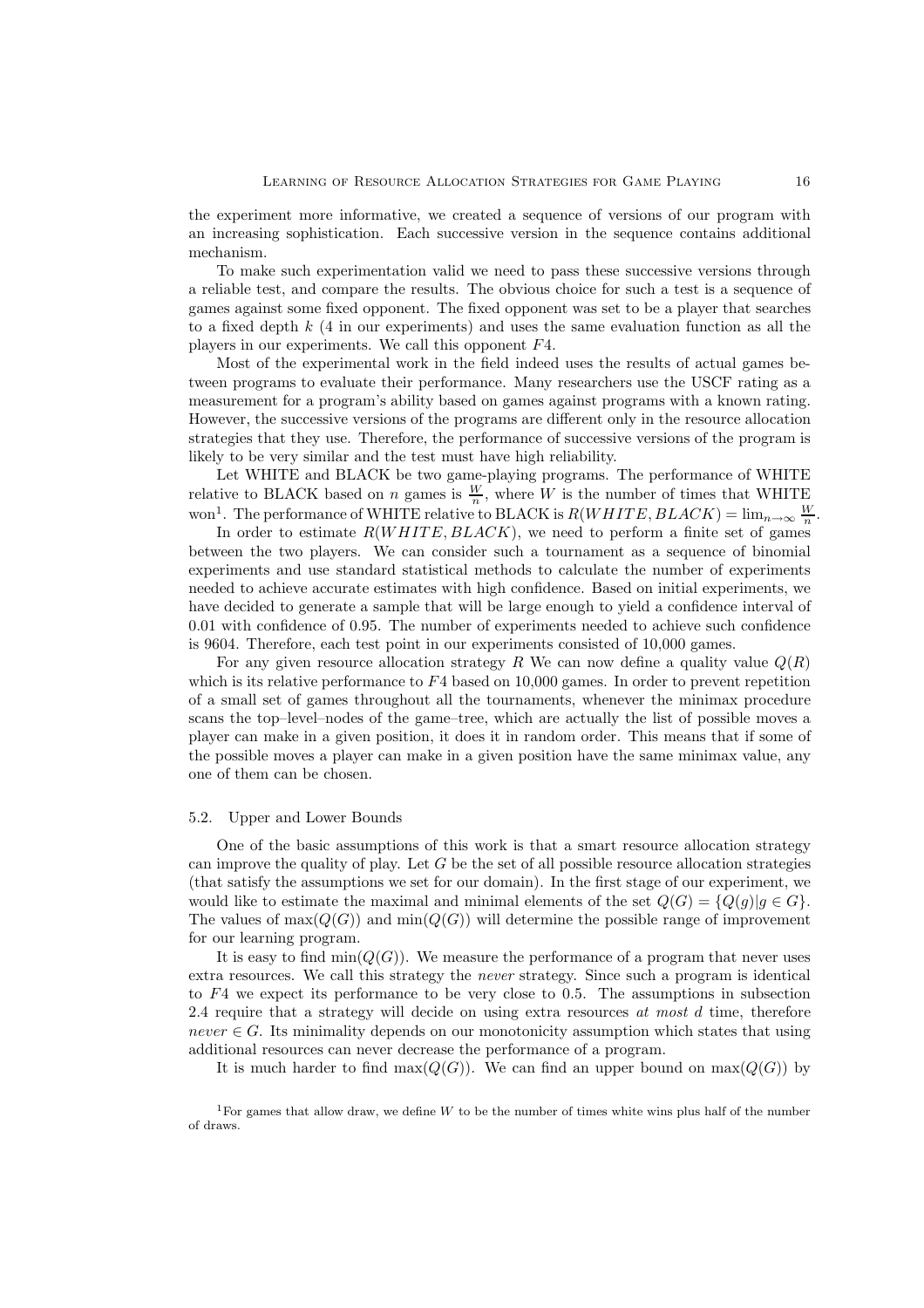measuring the performance of the *always* strategy. A strategy that always decides on using extra resources. Note that always  $\notin G$  since it does not satisfy our requirement of using extra resources d times at most.

We will also try to find a tight lower bound on  $\max(Q(G))$ . The strategy that will be used for setting the lower bound on  $\max(Q(G))$  is the *oracle* strategy. This strategy calls class(b), the class assignment procedure, for every root board. It performs a deep search for each board b with positive  $class(b)$  as long as there are remaining extra resources. Therefore we know that  $Q(\text{oracle}) \leq \max(Q(G)) \leq Q(\text{always})$ . Note that it is possible to have a strategy that is better than *oracle*. While the oracle strategy avoids investing extra resources when such an investment is useless, it does not necessarily pick the optimal set of  $k$  moves where extra resources should be invested. Note also that the while *oracle* is a legal member of G it is not acceptable as a practical resource allocation strategy since the resources used by the strategy itself significantly exceed the resource limit.

For control we also measure the performance of the *random* strategy which decides randomly whether to search deeper. The procedure selects at the beginning of the game a random set of  $k (=8)$  move indexes between 1 and  $m (=40)$ . It then performs a deeper search for each move that was selected.

### 5.3. Learning Semi-dynamic Strategies

We have conducted a series of learning sessions to test the various components of the learning system. We started with the basic ID3 procedure, fed with 100, 000 examples, with 23 hand-crafted features and no filtering. The features were similar to those used by Samuel [1959]. The features were used only by the resource allocation strategy. Table 1 in the next section lists the 23 features. The evaluation function was fixed for the whole stage of experimentation and was based solely on piece advantage. We then enabled the RELIEF feature filter (using a set of 10,000 examples). The next step was to use a context-sensitive classifier. In order to make the information in the tree leaves more reliable we enriched it by passing a set of 500,000 examples through it. Finally, we allowed the system to learn patterns. The search procedure was allotted 1000 expansions and generated 8000 patterns. The best patterns were added to the given features.

### 6.

The results of the experiments are summarized in table 2. One of the most notable result in the table is the performance of the *oracle* strategy. Its performance is very close to that of *always*. That means that a good resource allocation strategy can maintain similar performance while saving 80% of the resources (the *always* strategy uses extra resources in each move while the oracle strategy does so only 20% of the time).

These results also verifies our class assignment methodology. Based on the results, it is clear that if the system can acquire good classification rules its performance can get close to optimal (with respect to the set  $G$  of possible allocation strategies). The oracle strategy also helped us setting tight bounds on  $\max(Q(G))$ . Based on its performance we know that  $0.683 \le \max(Q(G)) \le 0.700$ . The RELIEF feature filter retained 17 relevant features. Table 1 shows the original features and those selected by RELIEF.

The range of possible values for  $Q(R)$  is [0.499, 0.700]. Therefore, we can say that our full system achieved 50% of the possible improvement (34% of the possible improvement over the random strategy). The importance of finding the possible range of improvement can be appreciated when we look at the results of earlier set of experiments performed in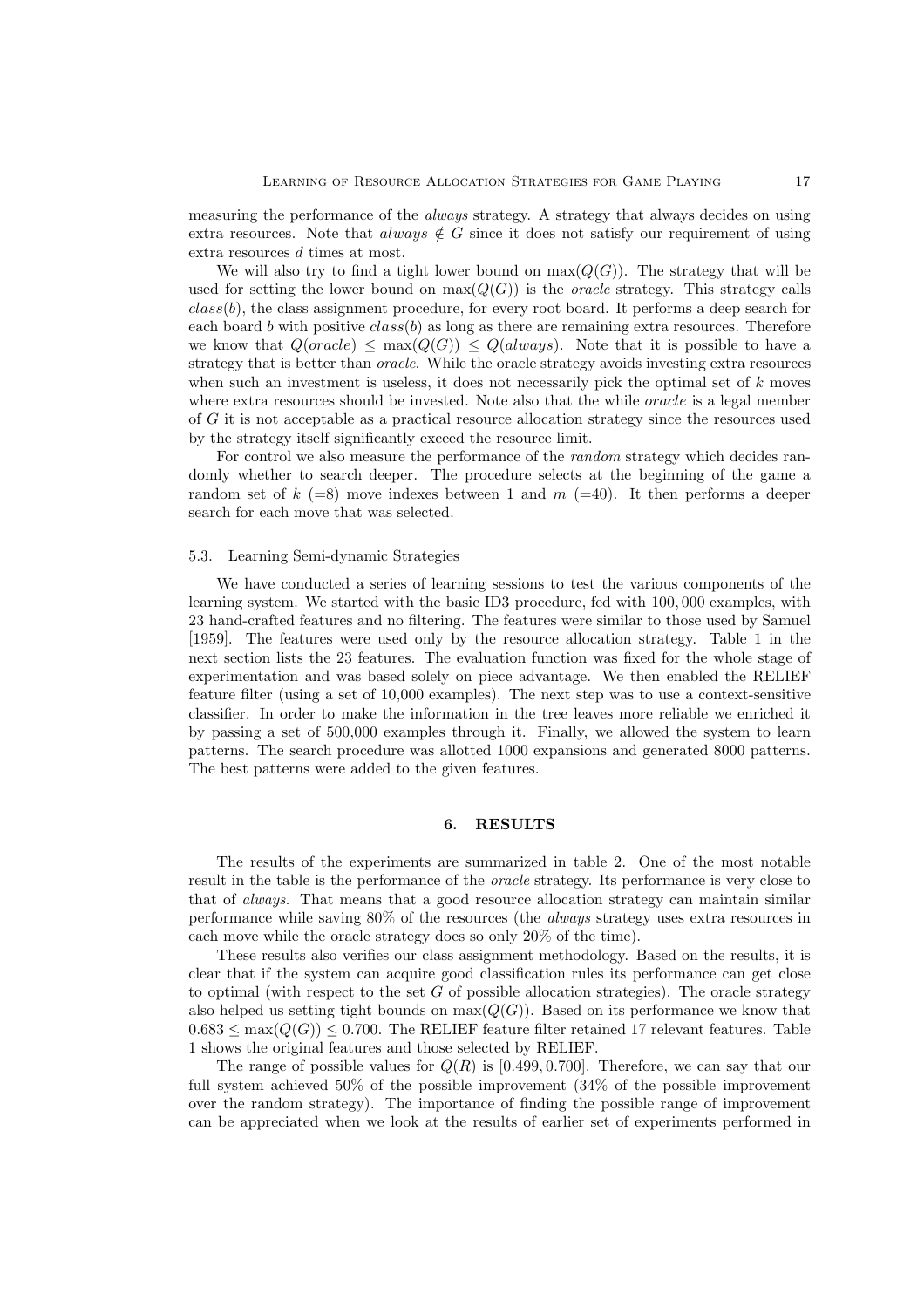| feature name        | range    | <b>RELIEF</b>      |
|---------------------|----------|--------------------|
| white legal moves   | $2-15$   | $^{+}$             |
| white total moves   | $2-16$   | $^+$               |
| black total moves   | $1 - 17$ | $^{+}$             |
| white mobile pieces | $1 - 10$ | $^{+}$             |
| black mobile pieces | $1-10$   | $^{+}$             |
| num of white pawns  | $0-12$   | $^{+}$             |
| num of white kings  | $0 - 4$  | $^{+}$             |
| num of black pawns  | $0-12$   | $^{+}$             |
| num of black kings  | $0-5$    |                    |
| evaluation function | $1-17$   | $^{+}$             |
| white on threat     | $0-1$    |                    |
| white sacrifice     | $0 - 9$  | $^{+}$             |
| black sacrifice     | $0-15$   | $^{+}$             |
| white crown1        | $0-3$    | $^{+}$             |
| white crown2        | $0-3$    | $^{+}$             |
| white crown3        | $0-3$    | $\hspace{0.1mm} +$ |
| lonely black pawn   | $0-2$    |                    |
| white triangle trap | $0-2$    |                    |
| black triangle trap | $0-2$    |                    |
| white center pieces | $0-6$    | $\pm$              |
| black center pieces | $0-6$    | $\! +$             |
| white base control  | $0 - 2$  |                    |
| black base control  | $0-2$    | $\hspace{0.1mm} +$ |

Table 1. The hand-crafted features used for learning resource allocation strategies. Features that were filtered out by RELIEF are marked by "-" in the right column.

the domain of Fives (an extension of Tic–Tac–Toe to a  $10 \times 10$  board, with the purpose of creating a sequence of five consecutive symbols). We have found experimentally that the range of possible values for that domain was [0.57, 0.59]. Once we have found how small this range is, it became clear that the domain was not suitable for experimenting with resource allocation strategies.

This paper presents the first stage of a research that studies resource allocation strategies for game playing. We defined allocation strategy and developed a framework for classifying strategies according to the amount of knowledge they can use and according to their computational requirements.

We developed a methodology for automatically acquiring semi-dynamic strategies. The methodology generates examples (boards) and assigns them classes by measuring the utility of investing additional resources. Therefore, the strategy learning task is reduced to a classification problem. We developed a method for building and using context-sensitive classifiers. When many resources remain, the classifier recommends the investment of extra resource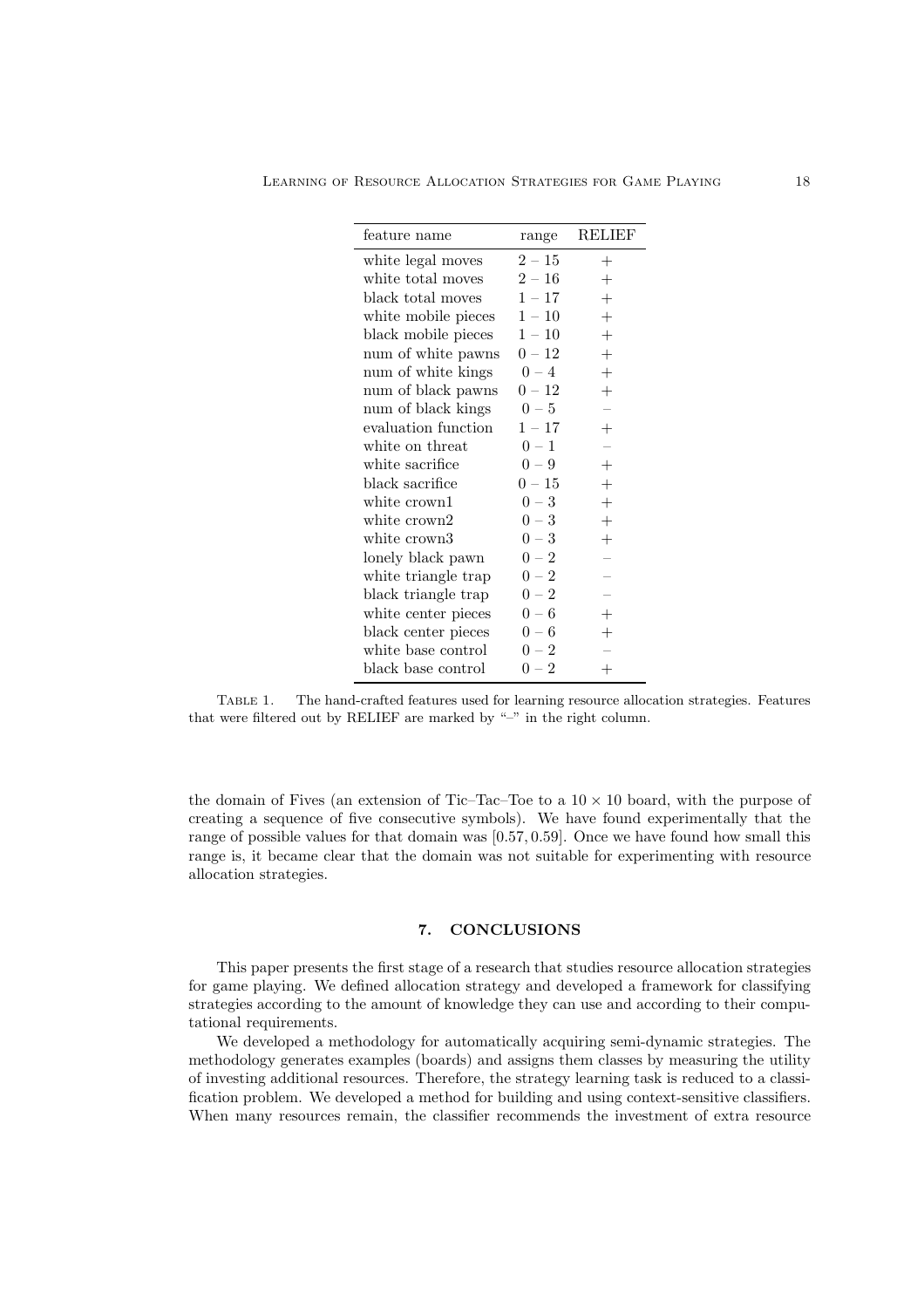|                                | white wins | black wins | ties | probability       |
|--------------------------------|------------|------------|------|-------------------|
| never                          | 2109       | 2139       | 5752 | $0.499 \pm 0.01$  |
| random                         | 2518       | 1580       | 5902 | $0.547 \pm 0.01$  |
| Basic ID3                      | 2906       | 1813       | 5281 | $0.555 \pm 0.01$  |
| $ID3+RELIEF$                   | 2942       | 1311       | 5747 | $0.582 \pm 0.01$  |
| Context-sensitive classifier   | 3053       | 1314       | 5633 | $0.587 \pm 0.01$  |
| $DC + self-generated features$ | 3225       | 1242       | 5533 | $0.599 \pm 0.01$  |
| oracle                         | 4305       | 648        | 5047 | $0.683 \pm 0.009$ |
| always                         | 4551       | 557        | 4892 | $0.700 \pm 0.009$ |

TABLE 2. Summary of results. Confidence level is 0.95.

with higher probability. Finally, we developed a method for automatic generation of features based on patterns of sub-boards. A best-first search procedure searches the space of patterns using information-gain to evaluate the generated patterns.

The methodology has been implemented in the domain of checkers. We conducted an extensive set of experiments that showed a significant improvement over the random allocation strategy. We found experimentally the maximal improvement possible for that domain under the assumptions that we set, and showed that the improvement that we achieved is one half of the maximal possible improvement.

Is it possible to get better results? If indeed the major obstacle is the limited set of features that we use, we could try using a richer pattern language like the one used by Levinson [1991]. However, such patterns are more expensive to use which makes their use for resource allocation decisions less attractive. Another possible direction for improving the results is the use classification algorithms that can deal with continuous classes. Using such algorithms we could use the more accurate class assignment formula (equation 4).

The reader should note that it is unlikely that a resource allocation strategy will have a performance close to that of the *oracle* strategy. The *oracle* strategy decides whether to invest extra resources by trying both alternatives and comparing the results. This is analogue to a search program that decides what operator to apply by conducting a full-depth lookahead. A useful resource allocation strategy can not use such a method and is therefore bound to use some approximation. Even dynamic strategies can not approach the performance of the *oracle* strategy. To know the consequences of searching deeper the program must carry out the search, but at this point it is too late to decide that the extra search is useless.

In subsection 2.4 we list a set of simplifying assumptions that we have made for this research. Assumption 1, which specifies that the basic search technique will be minimax, is reasonable for most game-playing programs. Assumptions 2–5 could be relaxed by adopting the following realistic model of time allocation:

- 1. Each player is allocated  $t$  minutes per  $m$  moves (in chess, for example, each player is allocated 90 minutes for the first 40 moves).
- 2. The search procedure can get a time limit as a parameter and can select a move within this time limit. It is not easy to modify a depth-first procedure such as minimax to cause it to behave in this way. We used the regular minimax procedure which can take a depth limit as a parameter. However, the time spent by the procedure grows exponentially with the depth resource. A common method for time–sensitive search is iterative deepening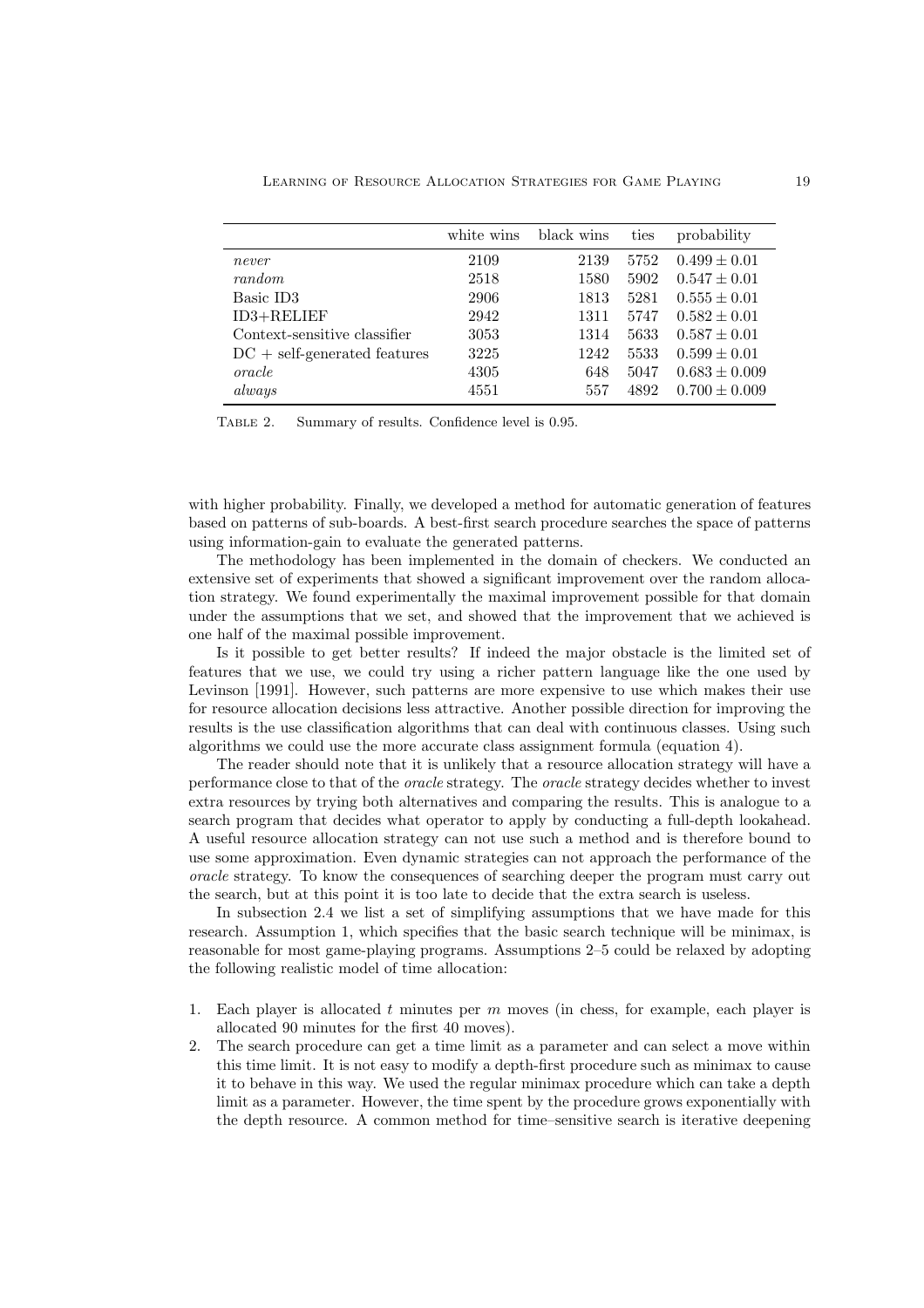which can take a time limit and can guarantee to return a move selection within the given time  $\text{limit}^2$ .

- 3. Selective deepening methods can be used when a time-sensitive search procedure is employed. The time used for them will be added to the time counter.
- 4. The player can make any time-allocation decision providing that it is not greater than the remaining time.

We can make relatively small changes in our methodology to deal with such a model. The simplest way is to change the set of classes learned from  $\{k, k + n\}$  (for depth k and depth  $k + n$ ) to the set  $\{t/m - l\epsilon, t/m - (l-1)\epsilon, \ldots, t/m, t/m + \epsilon, \ldots, t/m + q\epsilon\}$  for some l, q and  $\epsilon$ . The classification problem would then be a  $l + q + 1$  class classification task instead of a two-class classification task. The tagging of examples will be carried out using the same method as before, but instead of performing two searches to determine the class of an example, the learner will perform  $l + q + 1$  searches.

The semi-dynamic strategy proposed in this paper can be combined with other types of strategies. A common dynamic method that is based on iterative deepening [Korf, 1985] (such as the one described in [Levy and Newborn, 1991]) can call the semi-dynamic strategy to decide the initial search depth. Such a combination can significantly reduce the resources wasted during the first iterations.

The work presented here contributes to two communities; To the game-playing research community it brings a deeper understanding of the problem of resource allocation and presents a domain-independent methodology of acquiring resource allocation strategies; To the machine learning community it demonstrates the difficulties involved in the application of machine learning techniques to real domains. Most of the works in the field assume that they are supplied with a set of classified examples. However, for many problems, such as the problem described here, the main difficulty is to generate examples and assign them the right classes. Once a classifier is constructed its use is also not necessarily trivial. The resource allocation domain is an example where the classification of objects should depend upon the context of their use. This work shows a methodology for building a context-sensitive classifier that behaves in this way.

The methodology described in this work is easily applicable to other games. The only change needed is the design of features that may be relevant to resource allocation decisions. If automatic feature generation is required we need to design appropriate pattern language. The class assignment procedure should work for any game. We can also use similar learning techniques to other domains such as planning. If we have a way to evaluate the state of the system, we can assign a class to a state by comparing the values successor states with and without investing extra resources.

### **REFERENCES**

[Anantharaman *et al.*, 1990] T. Anantharaman, M. Campbell, and F. H. Hsu. Singular extensions : Adding selectivity to brute–force searching. *Artificial Intelligence*, 43:99–109, 1990.

[Beal, 1990] D. F. Beal. A generalised quiescence search algorithm. *Artificial Intelligence*, 43:85–98, 1990.

[Boddy and Dean, 1988] Mark Boddy and Thomas Dean. An analysis of time-dependent planning.

<sup>2</sup>While iterative deepening can take any time limit as input, since it returns the move selection according to the last completed iteration, the effective amount of resources it uses grows exponentially just like the simpler minimax procedure with depth limit.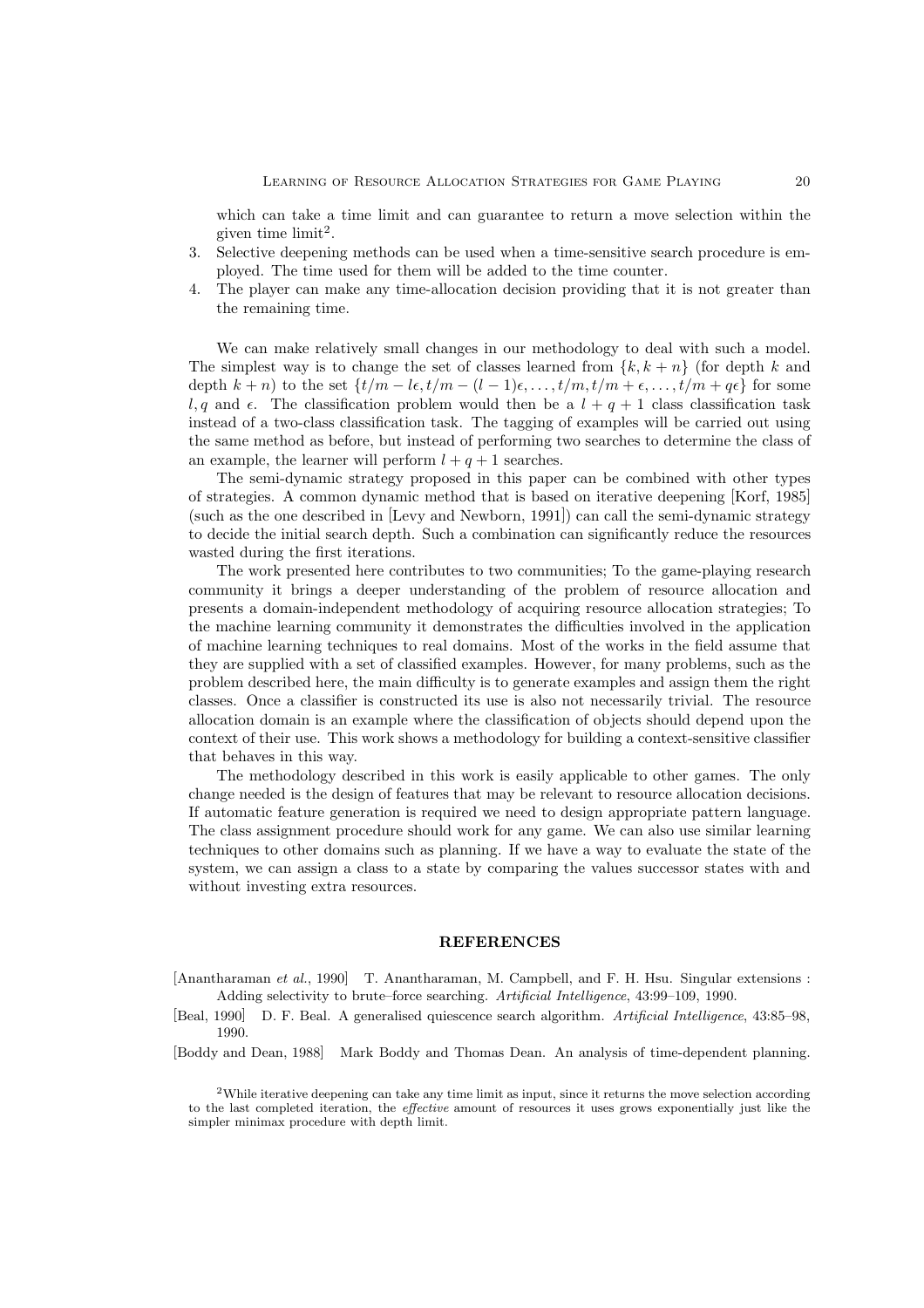In *Proceedings of the Seventh National Conference on Artificial Intelligence*, pages 49–54, St. Paul, Minnesota, 1988. Morgan Kaufmann.

- [Boddy and Dean, 1989] Mark Boddy and Thomas Dean. Solving time-dependent planning problems. In *Proceedings of The Eleventh International Joint Conference for Artificial Intelligence*, pages 979–984, Detroit, Michigan, 1989.
- [Carmel and Markovitch, 1994] David Carmel and Shaul Markovitch. The m\* algorithm: Incorporating opponent models into adversary search. TR 9402, The Center for Intelligent Systems, Technion, 1994.
- [Horvitz, 1987] E. J. Horvitz. Reasonong abount beliefs and actions under computational resource constraints. In *Proceedings of the Third Workshop on Uncertainty in Artificial Intelligence*, pages 301–324, Seattle, WA, 1987. Morgan Kaufmann.
- [Hyatt, 1984] R. M. Hyatt. Using time wisely. *ICCA Journal*, 1:4–9, 1984.
- [Kira and Rendell, 1992] K. Kira and L. A. Rendell. A practical approach to feature selection. In *Proceedings of The Ninth International Conference on Machine Learning*, Aberdeen, Scotland, 1992. Morgan Kaufmann.
- [Korf, 1985] Richard E. Korf. Depth–first iterative–deepening : An optimal admissible tree search. *Artificial Intelligence*, 27:97–109, 1985.
- [Levinson, 1991] Robert Levinson. Pattern associativity and the retrieval of semantic networks. *Computers and Mathematics*, Special issue on Semantic Netwrok in Artificial Intelligence, 1991.
- [Levy and Newborn, 1991] David Levy and Montey Newborn. *How Computers Play Chess*. Computer Science Press, New York, New York, 1991.
- [Markovitch and Scott, 1993] Shaul Markovitch and Paul D. Scott. Information filtering: Selection mechanisms in learning systems. *Machhine Learning*, 10:113–151, 1993.
- [Nau, 1980] D. S. Nau. Pathology on game trees : a summary of results. In *Proceedings of the First National Conference on Artificial Intelligence*, pages 102–104, Stanford, California, 1980. Pitman.
- [Nau, 1982] D. S. Nau. An investigation of the causes of pathology in games. *Artificial Intelligence*, 19:257–278, 1982.
- [Pearl, 1983] J. Pearl. On the nature of pathology in game searching. *Artificial Intelligence*, 20:427– 453, 1983.
- [Quinlan, 1986] J. R. Quinlan. Induction of decision trees. *Machine Learning*, 1:81–106, 1986.
- [Samuel, 1959] A. L. Samuel. Some studies in machine learning using the game of checkers. *IBM Journal*, 3(3):211–229, 1959.
- [Schaffer, 1992] C. Schaffer. Overfitting avoidance as bias. In *Proceedings of The Ninth International Conference on Machine Learning*, Aberdeen, Scotland, 1992. Morgan Kaufmann.
- [Scheucher and Kaindel, 1989] Anton Scheucher and Hermann Kaindel. The resaon for the benefits of minimax search. In *Proceedings of The Eleventh International Joint Conference for Artificial Intelligence*, pages 322–327, Detroit, Michigan, 1989.